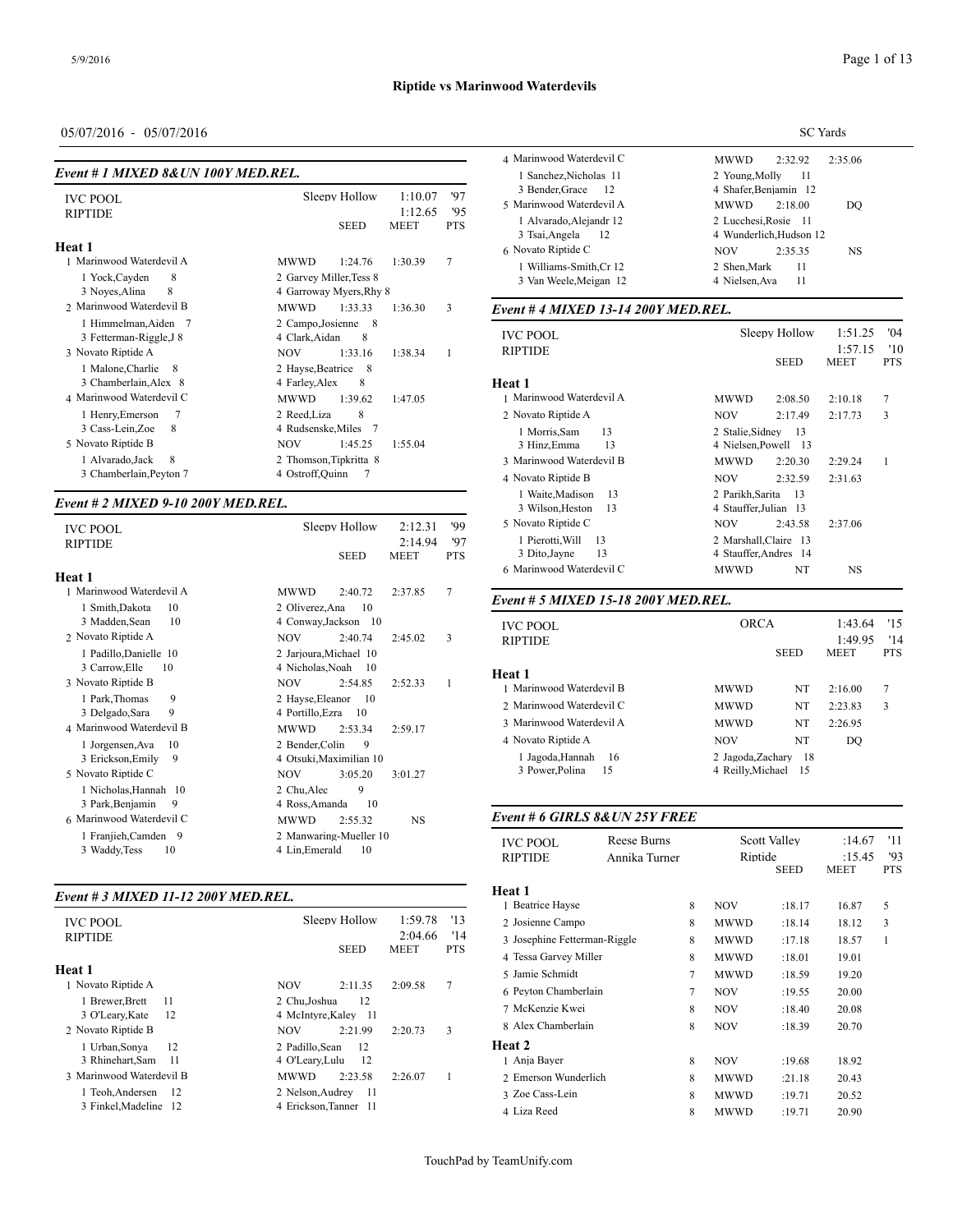# **Riptide vs Marinwood Waterdevils**

| 05/07/2016 - 05/07/2016 |   |             |         |         |               |
|-------------------------|---|-------------|---------|---------|---------------|
| 5 Ashley Morris         | 8 | NOV         | :22.27  | 22.91   | <b>RIPTID</b> |
| 6 Andrea Alas           | 8 | NOV         | :22.88  | 23.87   |               |
| 7 Holly Ross            | 8 | NOV         | :21.69  | 23.96   | Heat 1        |
| 8 Samantha Reno         | 8 | MWWD        | :20.25  | NS      | 1 Cayde       |
| <b>Heat 3</b>           |   |             |         |         | 2 Alex F      |
| 1 Kaylyn Molloy         | 8 | MWWD        | :21.67  | 20.22   | 3 Rhys        |
| 2 Evelyn Noyes          | 6 | MWWD        | :22.14  | 21.20   | 4 Luke I      |
| 3 Sahaj Malik           | 8 | MWWD        | :22.44  | 21.32   | 5 Charli      |
| 4 Addison Marsh         | 8 | MWWD        | :21.67  | 23.84   | 6 Aidan       |
| 5 Delaney McClantoc     | 7 | NOV         | :23.00  | 25.05   | 7 Nichol      |
| 6 Talbot McAndrews      | 8 | NOV         | :23.83  | 25.29   | 8 Quinn       |
| 7 Tipkritta Thomson     | 8 | NOV         | :25.00  | 25.79   | Heat 2        |
| 8 Elena Basso           | 6 | NOV         | :25.12  | 27.61   | 1 Aiden       |
| Heat 4                  |   |             |         |         | 2 Emers       |
| 1 Mia Elkington         | 8 | MWWD        | :22.92  | 22.16   | 3 Andre       |
| 2 Victoria Pappas       | 7 | MWWD        | :23.07  | 23.57   | 4 John V      |
| 3 Kaitlyn O'Connell     | 6 | NOV         | :26.28  | 24.88   | 5 Jack A      |
| 4 Elizabeth Berringer   | 8 | MWWD        | :23.24  | 25.97   | 6 Luke 7      |
| 5 Bailey Belair         | 8 | <b>MWWD</b> | :26.35  | 26.80   | 7 Miles       |
| 6 Eleanor Fisher        | 8 | NOV         | :28.80  | 27.74   | 8 Wyatt       |
| 7 Isabella Shiu         | 7 | NOV         | :27.36  | 29.52   | Heat 3        |
| 8 Daniela Melamed       | 8 | NOV         | :28.66  | 29.72   | 1 Laytor      |
| Heat 5                  |   |             |         |         | 2 Ethan       |
| 1 Brooklyn Schlunt      | 6 | MWWD        | :28.39  | 25.68   | 3 Abish       |
| 2 Abigail Lauster       | 7 | <b>MWWD</b> | :27.37  | 26.67   | 4 Lucas       |
| 3 Rebecca Mark          | 7 | <b>NOV</b>  | :29.11  | 27.64   | 5 Willia      |
| 4 Liliana Soth          | 8 | MWWD        | :26.43  | 27.94   | 6 Tanner      |
| 5 Gabriela Brown        | 6 | NOV         | :29.36  | 34.00   | 7 Brady       |
| 6 Mia McAlpine          | 7 | <b>NOV</b>  | :31.26  | 35.05   | 8 Drake       |
| 7 Rio Lindner           | 7 | NOV         | :31.59  | NS      | Heat 4        |
| 8 Kayla Keenan          | 7 | MWWD        | :27.84  | NS      | 1 Owen        |
| Heat 6                  |   |             |         |         | 2 Quinn       |
| 1 Nevan Keeling         | 7 | MWWD        | :29.75  | 28.63   | 3 Jeovar      |
| 2 Sydney O'Neill        | 8 | MWWD        | :30.53  | 30.85   | 4 Coope       |
| 3 Sophia Sefton         | 7 | MWWD        | :30.51  | 32.11   | 5 Benjar      |
| 4 Lucia Campo           | 6 | MWWD        | :29.82  | 32.69   | 6 Jacob       |
| 5 Zoie Halsing          | 7 | <b>NOV</b>  | :32.04  | 32.92   | 7 Christ      |
| 6 Talia Anand           | 7 | NOV         | :33.26  | 33.12   |               |
| 7 Emma Evans            | 7 | NOV         | :32.62  | 33.46   | Event#        |
| 8 Abigail Fisher        | 6 | <b>NOV</b>  | :35.57  | 35.98   |               |
|                         |   |             |         |         | <b>IVC PO</b> |
| Heat 7                  |   |             |         |         | <b>RIPTID</b> |
| 1 Lilian Matthies       | 6 | MWWD        | :31.72  | 32.12   |               |
| 2 Simone Kirkland       | 6 | MWWD        | :30.88  | 33.11   | Heat 1        |
| 3 Maeve Fitzgerald      | 7 | NOV         | :45.65  | 34.57   | 1 Elle C      |
| 4 Rachel Johnson        | 6 | MWWD        | :34.46  | 34.74   | 2 Ana O       |
| 5 Ella Garroway Myers   | 6 | MWWD        | :34.18  | 36.39   | 3 Rebec       |
| 6 Charlotte Ludin       | 6 | MWWD        | :38.30  | 40.42   | 4 Dakota      |
| 7 Jacey West            | 6 | NOV         | 1:12.84 | 1:09.50 | 5 Eleano      |
| 8 Willow Mullen         | 7 | NOV         | NT      | NS      | 6 Hanna       |
| <b>Heat 8</b>           |   |             |         |         | 7 Emera       |
| 1 Eden Erez             | 7 | MWWD        | NT      | 30.19   | 8 Aman        |
| 2 Tatiana Kilkenny      | 8 | MWWD        | NT      | 30.62   | Heat 2        |
| 3 Ayla Henry            | 6 | MWWD        | :44.68  | 55.17   | 1 Tess V      |
| 4 Mariam Amzil          | 6 | MWWD        | :42.22  | NS      | 2 Emily       |
|                         |   |             |         |         | 3 Emile       |

*Event # 7 BOYS 8&UN 25Y FREE*

IVC POOL Ben Wildman-Tobriner Swimarin :13.76 '93

|                        |                  | <b>SC</b> Yards |                        |                       |                   |  |  |
|------------------------|------------------|-----------------|------------------------|-----------------------|-------------------|--|--|
| <b>RIPTIDE</b>         | Zachary McIntyre |                 | Riptide<br><b>SEED</b> | :14.14<br><b>MEET</b> | '11<br><b>PTS</b> |  |  |
| Heat 1                 |                  |                 |                        |                       |                   |  |  |
| 1 Cayden Yock          | 8                | MWWD            | :17.65                 | 18.82                 | 5                 |  |  |
| 2 Alex Farley          | 8                | NOV             | :20.01                 | 20.31                 | 3                 |  |  |
| 3 Rhys Garroway Myers  | 8                | MWWD            | :20.05                 | 20.46                 | 1                 |  |  |
| 4 Luke Hood            | 8                | MWWD            | : 23.12                | 20.94                 |                   |  |  |
| 5 Charlie Malone       | 8                | NOV             | :20.56                 | 21.94                 |                   |  |  |
| 6 Aidan Clark          | 8                | MWWD            | :22.50                 | 23.67                 |                   |  |  |
| 7 Nicholas Bishop      | $\tau$           | <b>NOV</b>      | :24.65                 | 25.78                 |                   |  |  |
| 8 Quinn Ostroff        | $\tau$           | <b>NOV</b>      | :23.00                 | 28.52                 |                   |  |  |
| <b>Heat 2</b>          |                  |                 |                        |                       |                   |  |  |
| 1 Aiden Himmelman      | $\tau$           | MWWD            | :23.26                 | 22.16                 |                   |  |  |
| 2 Emerson Henry        | $\tau$           | MWWD            | :23.71                 | 22.69                 |                   |  |  |
| 3 Andrew Marks         | 8                | <b>MWWD</b>     | :25.39                 | 24.51                 |                   |  |  |
| 4 John Wien            | 8                | <b>NOV</b>      | :25.68                 | 24.91                 |                   |  |  |
| 5 Jack Alvarado        | 8                | <b>NOV</b>      | :25.48                 | 26.14                 |                   |  |  |
| 6 Luke Tyson           | 8                | <b>NOV</b>      | :26.68                 | 26.72                 |                   |  |  |
| 7 Miles Rudsenske      | $\tau$           | <b>MWWD</b>     | :24.15                 | 26.88                 |                   |  |  |
| 8 Wyatt Britton        | 8                | NOV             | :26.29                 | 28.60                 |                   |  |  |
| <b>Heat 3</b>          |                  |                 |                        |                       |                   |  |  |
| 1 Layton Tashjian      | 8                | <b>NOV</b>      | :26.93                 | 27.25                 |                   |  |  |
| 2 Ethan Murphy         | 7                | <b>NOV</b>      | :28.59                 | 27.55                 |                   |  |  |
| 3 Abishek Sundararaman | 8                | NOV             | :28.51                 | 28.55                 |                   |  |  |
| 4 Lucas Gallagher      | 7                | MWWD            | :28.89                 | 29.98                 |                   |  |  |
| 5 William Yocke        | 6                | NOV             | :27.08                 | 31.01                 |                   |  |  |
| 6 Tanner Kosiek        | 7                | MWWD            | :35.02                 | 31.71                 |                   |  |  |
| 7 Brady Berringer      | 5                | MWWD            | :28.56                 | 35.68                 |                   |  |  |
| 8 Drake Ludin          | 8                | MWWD            | :34.67                 | 37.92                 |                   |  |  |
| <b>Heat 4</b>          |                  |                 |                        |                       |                   |  |  |
| 1 Owen Moynihan        | 8                | MWWD            | NT                     | 28.66                 |                   |  |  |
| 2 Quinn McCarthy       | $\overline{7}$   | MWWD            | :35.59                 | 31.77                 |                   |  |  |
| 3 Jeovany Monzon       | $\overline{7}$   | <b>NOV</b>      | NT                     | 31.82                 |                   |  |  |
| 4 Cooper Malone        | 6                | <b>NOV</b>      | :31.47                 | 35.90                 |                   |  |  |
| 5 Benjamin Fortney     | 8                | <b>NOV</b>      | :35.53                 | 35.97                 |                   |  |  |
| 6 Jacob Simmons        | 7                | MWWD            | :39.76                 | 37.18                 |                   |  |  |
| 7 Christian Pappas     | 6                | MWWD            | :37.34                 | 37.34                 |                   |  |  |
|                        |                  |                 |                        |                       |                   |  |  |

*Event # 8 GIRLS 9-10 50Y FREE*

| <b>IVC POOL</b>     | Kathryn Murphy |             | Rolling Hills |        | '03          |
|---------------------|----------------|-------------|---------------|--------|--------------|
| <b>RIPTIDE</b>      | Kalev McIntvre | Riptide     |               | :29.85 | '15          |
|                     |                |             | <b>SEED</b>   | MEET   | <b>PTS</b>   |
| Heat 1              |                |             |               |        |              |
| 1 Elle Carrow       | 10             | <b>NOV</b>  | :33.26        | 34.88  | 3            |
| 2 Ana Oliverez      | 10             | <b>MWWD</b> | :33.85        | 35.47  | $\mathbf{1}$ |
| 3 Rebecca Levy      | 10             | <b>MWWD</b> | :36.52        | 35.92  |              |
| 4 Dakota Smith      | 10             | <b>MWWD</b> | :35.86        | 36.81  |              |
| 5 Eleanor Hayse     | 10             | <b>NOV</b>  | :36.18        | 37.16  |              |
| 6 Hannah Nicholas   | 10             | <b>NOV</b>  | :34.54        | 37.74  |              |
| 7 Emerald Lin       | 10             | <b>MWWD</b> | :36.09        | 37.97  |              |
| 8 Amanda Ross       | 10             | <b>NOV</b>  | :36.24        | 40.25  |              |
| Heat 2              |                |             |               |        |              |
| 1 Tess Waddy        | 10             | <b>MWWD</b> | :37.76        | 38.49  |              |
| 2 Emily Hinkley     | 9              | <b>MWWD</b> | :37.53        | 38.93  |              |
| 3 Emilee Rosenstein | 9              | <b>MWWD</b> | :38.49        | 39.62  |              |
| 4 Emily Erickson    | 9              | MWWD        | :38.02        | 39.65  |              |
|                     |                |             |               |        |              |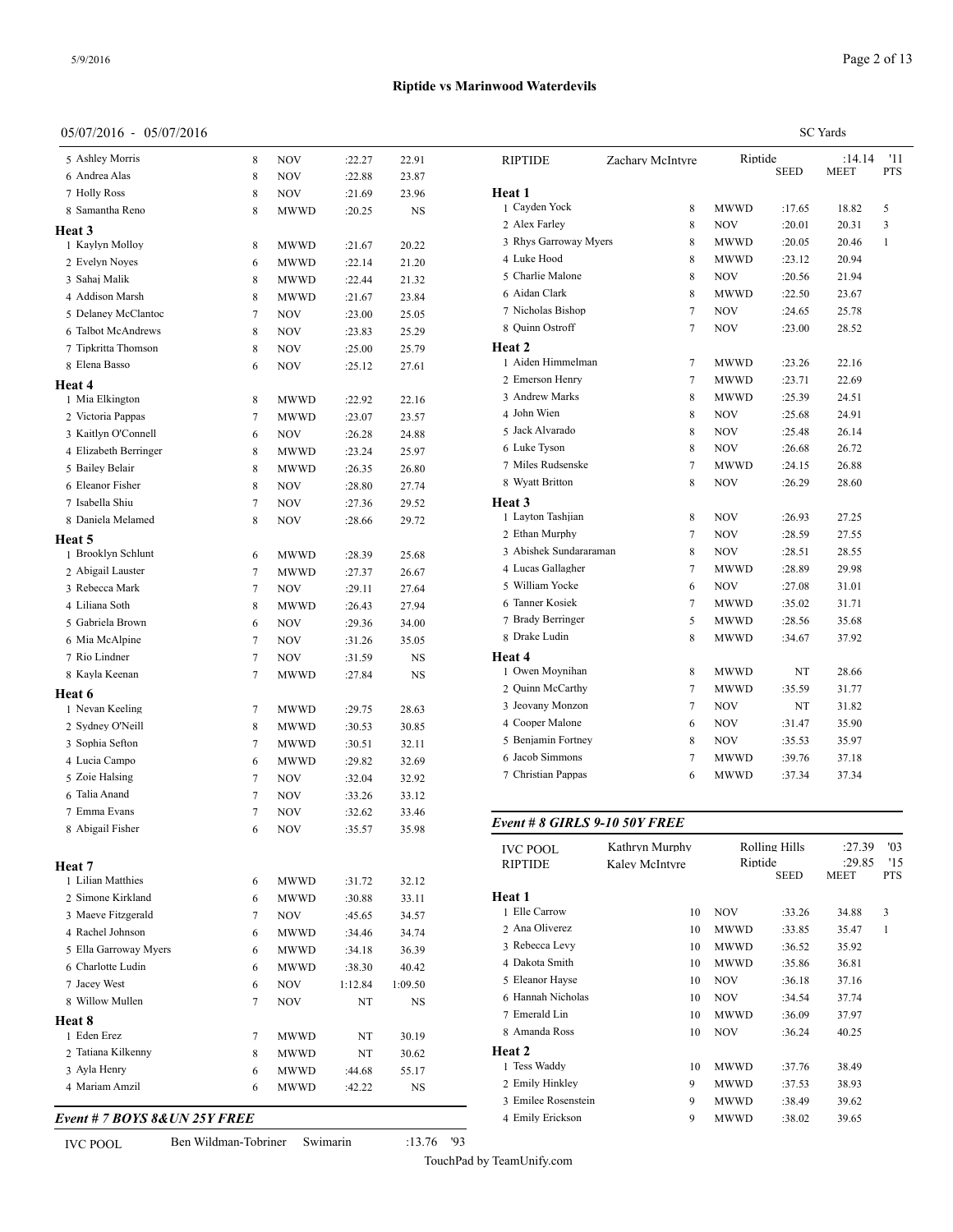| 05/07/2016 - 05/07/2016     |    |             |        |         |   |                 |
|-----------------------------|----|-------------|--------|---------|---|-----------------|
| 5 Sara Delgado              | 9  | <b>NOV</b>  | :36.60 | 39.75   |   | 7 Cole Simo     |
| 6 Krittinee Thomson         | 10 | <b>NOV</b>  | :39.45 | 41.64   |   | 8 Nathan K      |
| 7 Megan Wien                | 10 | <b>NOV</b>  | :41.92 | 42.12   |   | Heat 3          |
| 8 Chelsea Reyes             | 9  | <b>NOV</b>  | :42.56 | 44.72   |   | 1 Dawson F      |
| <b>Heat 3</b>               |    |             |        |         |   | 2 Alvan Lia     |
| 1 Ariel Resende             | 9  | <b>MWWD</b> | :41.02 | 39.92   |   | 3 Rayhan S      |
| 2 Ana Acacio                | 10 | <b>NOV</b>  | :42.87 | 40.56   |   | 4 Taye Ana      |
| 3 Kaitlynn Fetterman-Riggle | 10 | <b>MWWD</b> | :39.35 | 40.78   |   | 5 Shane Bri     |
| 4 Allie Pierotti            | 10 | <b>NOV</b>  | :43.81 | 44.37   |   | 6 Andrew F      |
| 5 Morgan Brew               | 9  | <b>NOV</b>  | :45.16 | 45.26   |   | 7 Logan Ru      |
| 6 Katherine McPhail         | 9  | <b>MWWD</b> | :43.61 | 47.51   |   | 8 Patrick K     |
| 7 Alora Stoddard            | 9  | <b>NOV</b>  | :46.80 | 48.62   |   | Heat 4          |
| 8 Kate Gifford              | 9  | <b>MWWD</b> | :43.78 | 49.01   |   | 1 Terence M     |
| <b>Heat 4</b>               |    |             |        |         |   | 2 Sullivan 0    |
| 1 Manisha Murthy            | 10 | <b>MWWD</b> | :46.77 | 46.72   |   | 3 Benjamin      |
| 2 Scarlett Maguire          | 9  | <b>MWWD</b> | :51.91 | 48.03   |   | 4 Sam Spen      |
| 3 Frances O'Connor          | 9  | <b>MWWD</b> | :48.18 | 48.56   |   | 5 Walter Fis    |
| 4 Rory Kearns               | 9  | <b>MWWD</b> | :47.58 | 51.02   |   | 6 Arseniy K     |
| 5 Avery Allen               | 9  | <b>NOV</b>  | :54.38 | 51.56   |   | 7 Lucas Sin     |
| 6 Emma Rhinehart            | 10 | <b>NOV</b>  | :54.52 | 54.30   |   | Heat 5          |
| 7 Lauren Cervantez          | 9  | <b>NOV</b>  | :48.04 | 57.42   |   | 1 Joseph M      |
| 8 Sarah Fretz               | 9  | <b>NOV</b>  | :54.87 | 59.53   |   | 2 Cyrus Wo      |
| Heat 5                      |    |             |        |         |   | 3 Tanay Mu      |
| 1 Danielle Padillo          | 10 | <b>NOV</b>  | NT     | 34.85   | 5 |                 |
| 2 Ella Baumert              | 10 | <b>MWWD</b> | NT     | 37.96   |   | Event # $10$    |
| 3 Madeleine McConnell       | 9  | <b>MWWD</b> | NT     | 53.97   |   | <b>IVC POOI</b> |
| 4 Olivia Brewster           | 9  | <b>MWWD</b> | :54.98 | 54.06   |   | <b>RIPTIDE</b>  |
| 5 Jennifer West             | 9  | <b>NOV</b>  | :56.68 | 1:02.54 |   |                 |

| 7 Maria Real       | 9  | <b>NOV</b>  | :59.89 | 1:05.86 | 1 Kat |
|--------------------|----|-------------|--------|---------|-------|
| Heat 6             |    |             |        |         | 2 Kal |
| 1 Madeline Baird   | 10 | <b>MWWD</b> | NT     | 39.61   | 3 Ang |
| 2 Kaitlyn McCarthy | 10 | <b>MWWD</b> | NT     | 44.25   | 4 Ros |
| 3 Brinley Smith    | 9  | <b>MWWD</b> | NT     | 48.48   | 5 Pay |
| 4 Natalie Note     | 10 | <b>MWWD</b> | NT     | 54.30   | 6 Lul |
|                    |    |             |        |         | 7 Ma  |

Rachel Butts 10 MWWD :57.77 1:04.54

#### *Event # 9 BOYS 9-10 50Y FREE*

| <b>IVC POOL</b><br><b>RIPTIDE</b> | Zachary McIntyre<br>Zachary McIntyre | Novato<br>Riptide |        | :26.27<br>:26.27 | '13<br>13  | Heat 2<br>1 Lindsey Stalie |
|-----------------------------------|--------------------------------------|-------------------|--------|------------------|------------|----------------------------|
|                                   |                                      | <b>SEED</b>       |        | <b>MEET</b>      | <b>PTS</b> | 2 Molly Young              |
| Heat 1                            |                                      |                   |        |                  |            | 3 Anna Foehr               |
| 1 Sean Madden                     | 10                                   | <b>MWWD</b>       | :32.90 | 33.23            | 5          | 4 Sienna Sume              |
| 2 Jackson Conway                  | 10                                   | <b>MWWD</b>       | :34.72 | 35.48            | 3          | 5 Allison Madden           |
| 3 Maximilian Otsuki               | 10                                   | <b>MWWD</b>       | :36.75 | 37.67            |            | 6 McCabe Christia          |
| 4 Noah Nicholas                   | 10                                   | <b>NOV</b>        | :37.00 | 38.15            | 1          | 7 Ava Nielsen              |
| 5 Ezra Portillo                   | 10                                   | <b>NOV</b>        | :37.51 | 38.96            |            | 8 Zoe McDonougl            |
| 6 Thomas Park                     | 9                                    | <b>NOV</b>        | :38.25 | 41.17            |            | Heat 3                     |
| 7 Sammy Williams-Smith            | 10                                   | <b>NOV</b>        | :41.30 | 41.32            |            | 1 Sarah Conway             |
| 8 Leo Manwaring-Mueller           | 10                                   | <b>MWWD</b>       | :37.19 | <b>NS</b>        |            | 2 Ashley Winkeln           |
| Heat 2                            |                                      |                   |        |                  |            | 3 Lidia Llanos             |
| 1 Colin Bender                    | 9                                    | <b>MWWD</b>       | :38.03 | 39.01            |            | 4 Kaya Williamso           |
| 2 Anton Bogak                     | 10                                   | <b>MWWD</b>       | :41.90 | 41.76            |            | 5 Juliet Williams-         |
| 3 Michael Jarjoura                | 10                                   | <b>NOV</b>        | :42.14 | 42.56            |            | 6 McKenna Baldv            |
| 4 Alec Chu                        | 9                                    | <b>NOV</b>        | :41.40 | 43.04            |            | 7 Adriana Hansen           |
| 5 Michael Kulikov                 | 10                                   | <b>MWWD</b>       | :41.91 | 43.34            |            | 8 Eva Gibson               |
| 6 Benjamin Park                   | 9                                    | <b>NOV</b>        | :41.52 | 43.58            |            | <b>Heat 4</b>              |
|                                   |                                      |                   |        |                  |            |                            |

TouchPad by TeamUnify.com

**Riptide vs Marinwood Waterdevils**

| 7 Cole Simon                           |             | 9  | <b>MWWD</b> | :44.37       | NS             |            |
|----------------------------------------|-------------|----|-------------|--------------|----------------|------------|
| 8 Nathan Kwei                          |             | 10 | NOV         | :42.84       | NS             |            |
| <b>Heat 3</b>                          |             |    |             |              |                |            |
| 1 Dawson Kosiek                        |             | 9  | <b>MWWD</b> | :45.53       | 42.97          |            |
| 2 Alvan Liang                          |             | 9  | NOV         | :47.18       | 44.57          |            |
| 3 Rayhan Syed                          |             | 9  | <b>MWWD</b> | :46.08       | 45.18          |            |
| 4 Taye Anand                           |             | 10 | <b>NOV</b>  | :48.77       | 45.72          |            |
| 5 Shane Britton                        |             | 10 | NOV         | :47.10       | 46.44          |            |
| 6 Andrew Halsing                       |             | 9  | <b>NOV</b>  | :49.12       | 47.26          |            |
| 7 Logan Rudsenske                      |             | 9  | <b>MWWD</b> | :53.54       | 50.73          |            |
| 8 Patrick Knopf                        |             | 9  | MWWD        | :46.22       | 50.76          |            |
| Heat 4                                 |             |    |             |              |                |            |
| 1 Terence Molloy                       |             | 9  | <b>MWWD</b> | NT           | 41.44          |            |
| 2 Sullivan Ostroff                     |             | 9  | NOV         | :56.76       | 47.48          |            |
| 3 Benjamin Flora                       |             | 9  | <b>NOV</b>  | :50.79       | 52.02          |            |
| 4 Sam Spencer                          |             | 9  | NOV         | :53.53       | 56.08          |            |
| 5 Walter Fisher                        |             | 9  | NOV         | :54.37       | 56.62          |            |
| 6 Arseniy Korolev                      |             | 10 | <b>MWWD</b> | NT           | 56.95          |            |
| 7 Lucas Simmons                        |             | 9  | MWWD        | :57.66       | 59.23          |            |
| Heat 5                                 |             |    |             |              |                |            |
| 1 Joseph Monzon                        |             | 9  | NOV         | NT           | 49.28          |            |
| 2 Cyrus Wood                           |             | 10 | NOV         | :58.62       | 56.18          |            |
| 3 Tanay Muppidi                        |             | 9  | NOV         | NT           | 1:00.57        |            |
| <b>Event # 10 GIRLS 11-12 50Y FREE</b> |             |    |             |              |                |            |
|                                        |             |    |             |              |                |            |
| <b>IVC POOL</b>                        | Reese Burns |    |             | Scott Valley | :25.20         | '15        |
| <b>RIPTIDE</b>                         | Tereza Shea |    | Riptide     | <b>SEED</b>  | :26.47<br>MEET | '15<br>PTS |
|                                        |             |    |             |              |                |            |
| Heat 1<br>1 Kate O'Leary               |             | 12 | NOV         | :28.67       | 28.25          | 4          |
| 2 Kaley McIntyre                       |             | 11 | NOV         | :27.43       | 28.25          | 4          |
| 3 Angela Tsai                          |             | 12 | <b>MWWD</b> | :30.16       | 29.86          | 1          |
| 4 Rosie Lucchesi                       |             | 11 | MWWD        | :31.09       | 30.15          |            |
| 5 Payton Juarez                        |             | 11 | <b>MWWD</b> | :31.51       | 31.39          |            |
| 6 Lulu O'Leary                         |             | 12 | NOV         | :30.67       | 31.75          |            |
| 7 Madeline Finkel                      |             | 12 | <b>MWWD</b> | :30.49       | 31.94          |            |
| 8 Meigan Van Weele                     |             | 12 | NOV         | :32.93       | 32.53          |            |
|                                        |             |    |             |              |                |            |
| Heat 2                                 |             |    |             |              |                |            |
| 1 Lindsey Stalie                       |             | 12 | NOV         | :34.89       | 32.75          |            |
| 2 Molly Young                          |             | 11 | MWWD        | :32.28       | 32.81          |            |
| 3 Anna Foehr                           |             | 12 | MWWD        | :32.86       | 32.96          |            |
| 4 Sienna Sume                          |             | 12 | <b>NOV</b>  | :33.47       | 33.56          |            |
| 5 Allison Madden                       |             | 12 | MWWD        | :33.46       | 34.19          |            |
| 6 McCabe Christian                     |             | 11 | NOV         | :33.88       | 34.88          |            |
| 7 Ava Nielsen                          |             | 11 | NOV         | :33.58       | NS             |            |
| 8 Zoe McDonough                        |             | 12 | MWWD        | :33.34       | NS             |            |
| <b>Heat 3</b>                          |             |    |             |              |                |            |
| 1 Sarah Conway                         |             | 12 | MWWD        | :36.17       | 34.63          |            |
| 2 Ashley Winkelmann                    |             | 12 | MWWD        | :35.46       | 35.68          |            |
| 3 Lidia Llanos                         |             | 12 | MWWD        | :35.41       | 36.56          |            |
|                                        |             |    |             |              |                |            |

 Kaya Williamson 12 MWWD :36.44 37.24 Juliet Williams-Smith 11 NOV :36.94 37.59 McKenna Baldwin 11 NOV :38.10 38.49 Adriana Hansen 12 NOV :36.15 NS 8 Eva Gibson 12 NOV :35.14 NS

SC Yards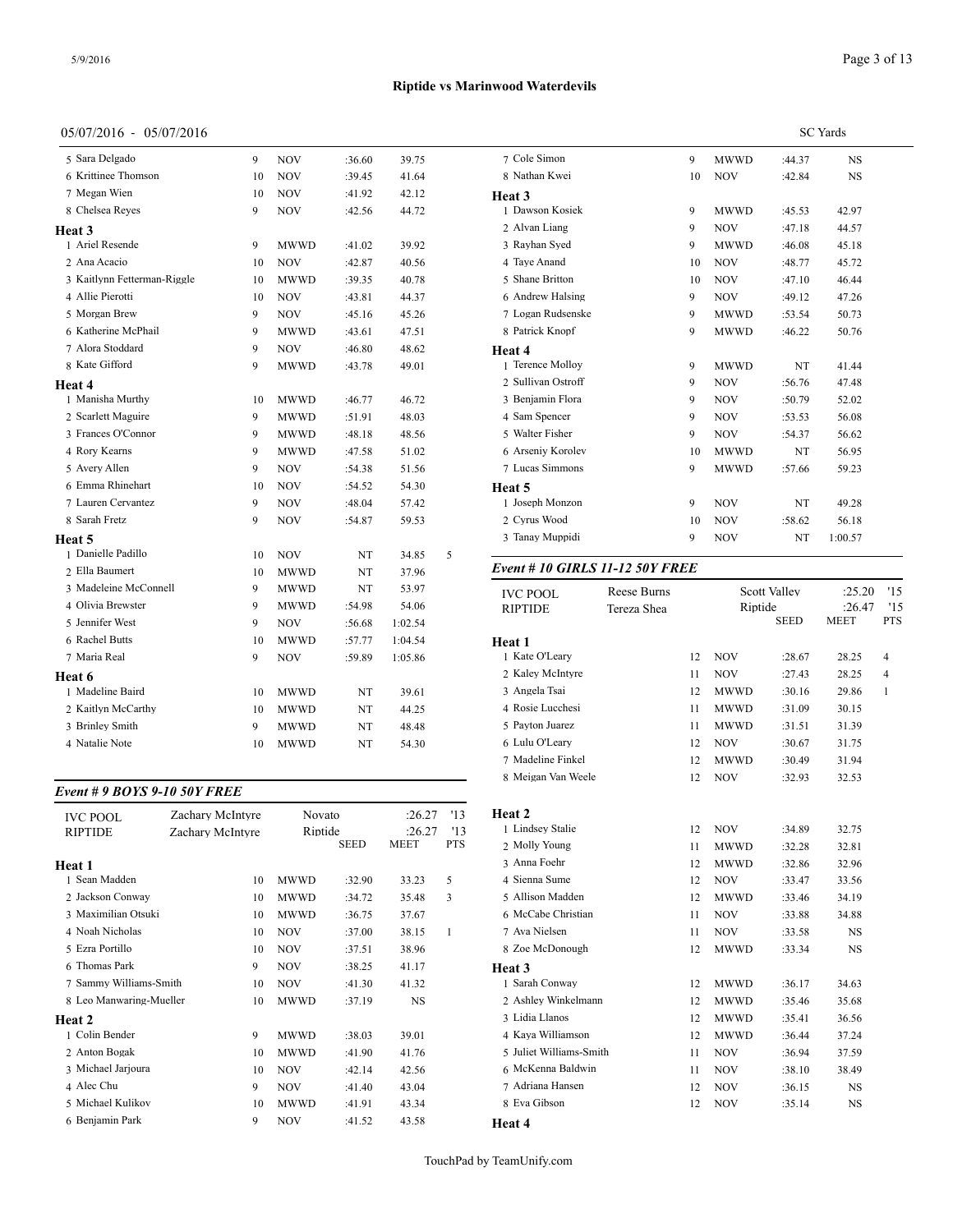| Heat 4             |    |             |        |           | <b>IVC PO</b> |
|--------------------|----|-------------|--------|-----------|---------------|
| 1 Isabella Xu      | 12 | <b>NOV</b>  | :32.75 | 32.61     | <b>RIPTID</b> |
| 2 Sally Chesloff   | 11 | <b>MWWD</b> | :37.56 | 36.91     |               |
| 3 Madeline Dabbah  | 12 | <b>MWWD</b> | :37.38 | 37.47     | <b>Heat 1</b> |
| 4 Meredith Case    | 12 | <b>MWWD</b> | :37.08 | 37.98     | 1 Olivia      |
| 5 Monique Orozco   | 12 | <b>NOV</b>  | :36.29 | 38.31     | 2 Sidney      |
| 6 Jasmine Grady    | 12 | <b>MWWD</b> | :36.93 | 38.84     | 3 Jocely      |
| 7 Shaalin Anand    | 12 | <b>NOV</b>  | :38.82 | 39.56     | 4 Lucy I      |
| 8 Jessica West     | 11 | <b>NOV</b>  | :49.04 | 51.35     | 5 Ryann       |
| <b>Heat 5</b>      |    |             |        |           | 6 Emma        |
| 1 Sofia Weinstein  | 11 | <b>MWWD</b> | NT     | 33.43     | 7 Madis       |
| 2 Hannah Hood      | 11 | <b>MWWD</b> | NT     | 36.40     | 8 Sarita      |
| 3 Anna Butts       | 12 | <b>MWWD</b> | :39.72 | 37.23     | <b>Heat 2</b> |
| 4 Nicole Murray    | 11 | <b>MWWD</b> | NT     | 37.61     | 1 Jayne       |
| 5 Ryann Rosenstein | 11 | <b>MWWD</b> | :38.67 | 38.79     | 2 Ruby        |
| 6 Emma Kraus       | 12 | <b>MWWD</b> | :39.14 | 39.38     | 3 Kailey      |
| 7 Naomi Patel      | 12 | MWWD        | NT     | <b>NS</b> | 4 Stella      |
|                    |    |             |        |           | $5$ Sophis    |

#### *Event # 11 BOYS 11-12 50Y FREE*

| <b>IVC POOL</b><br><b>RIPTIDE</b> | Daniel Hardman<br>E. Welleslev-Winter |             | <b>Rolling Hills</b><br>Riptide | :24.00<br>:25.21 | '11<br>'14 | 7 Signe St. Sure-c<br>8 Annika Jorgense |
|-----------------------------------|---------------------------------------|-------------|---------------------------------|------------------|------------|-----------------------------------------|
|                                   |                                       |             | <b>SEED</b>                     | <b>MEET</b>      | <b>PTS</b> | Heat 3                                  |
| Heat 1                            |                                       |             |                                 |                  |            | 1 Cassidy McBrid                        |
| 1 Sam Rhinehart                   | 11                                    | <b>NOV</b>  | :28.86                          | 29.21            | 5          | 2 Ava Wood                              |
| 2 Brett Brewer                    | 11                                    | <b>NOV</b>  | :29.32                          | 29.33            | 3          | 3 Madison Sneath                        |
| 3 Alejandro Alvarado              | 12                                    | MWWD        | :30.91                          | 30.63            | 1          | 4 Jacelyn Freitas                       |
| 4 Hudson Wunderlich               | 12                                    | <b>MWWD</b> | :29.84                          | 31.71            |            | 5 Jordan Freitas                        |
| 5 Joshua Chu                      | 12                                    | <b>NOV</b>  | :30.49                          | 31.98            |            | 6 Sarah Newman                          |
| 6 Tanner Erickson                 | 11                                    | MWWD        | :31.86                          | 32.44            |            |                                         |
| 7 Sean Padillo                    | 12                                    | <b>NOV</b>  | :32.47                          | 32.83            |            |                                         |
| 8 Benjamin Shafer                 | 12                                    | MWWD        | :33.82                          | 34.44            |            | Event # 13 BOY                          |
| <b>Heat 2</b>                     |                                       |             |                                 |                  |            | <b>IVC POOL</b>                         |
| 1 Mark Shen                       | 11                                    | <b>NOV</b>  | :34.31                          | 33.46            |            | <b>RIPTIDE</b>                          |
| 2 Cruz Williams-Smith             | 12                                    | <b>NOV</b>  | :33.66                          | 33.76            |            |                                         |
| 3 Nathan O'Halloran               | 11                                    | <b>NOV</b>  | :34.92                          | 34.10            |            | Heat 1                                  |
| 4 Jack Spencer                    | 12                                    | NOV         | :34.36                          | 34.43            |            | 1 Sam Morris                            |
| 5 Max Gutierrez                   | 11                                    | MWWD        | :35.48                          | 36.22            |            | 2 Powell Nielsen                        |
| 6 Nicholas Sanchez                | 11                                    | <b>MWWD</b> | :36.85                          | 37.48            |            | 3 Connor Simon                          |
| 7 Calvin Burkhard                 | 11                                    | MWWD        | :38.07                          | 38.23            |            | 4 Benjamin Freed                        |
| 8 Wesley Bartling                 | 11                                    | <b>MWWD</b> | :40.53                          | 40.62            |            | 5 Zacharia Sume                         |
|                                   |                                       |             |                                 |                  |            | 6 Julian Stauffer                       |
| <b>Heat 3</b>                     |                                       |             |                                 |                  |            | 7 Willem Brabbee                        |
| 1 Nathaniel Flora                 | 12                                    | NOV         | :39.36                          | 40.03            |            | 8 Cole Southwell                        |
| 2 Sean Pelle                      | 12                                    | <b>MWWD</b> | :42.48                          | 40.15            |            | Heat 2                                  |
| 3 Eric Tavenner                   | 11                                    | <b>NOV</b>  | NT                              | 43.53            |            | 1 Andres Stauffer                       |
| 4 Jack Hagerman                   | 12                                    | <b>NOV</b>  | :46.12                          | 44.62            |            | 2 Heston Wilson                         |
| 5 Joseph McPhail                  | 11                                    | <b>MWWD</b> | :42.71                          | 44.68            |            | 3 Will Pierotti                         |
| 6 Ceeqwan Baysinger               | 12                                    | NOV         | :45.51                          | 45.60            |            | 4 Jordan Leuenber                       |
| 7 Stephen Newman                  | 12                                    | NOV         | :49.12                          | NS               |            | 5 Luke Helwee                           |
| 8 Phoenix Lindner                 | 12                                    | <b>NOV</b>  | :36.27                          | NS.              |            | 6 Elijah Desouza                        |
| Heat 4                            |                                       |             |                                 |                  |            | 7 Brian Marrett                         |
| 1 Walker Waite                    | 11                                    | <b>NOV</b>  | NT                              | 40.79            |            |                                         |
| 2 Michael Griffin                 | 12                                    | NOV         | :40.62                          | 41.64            |            | Event # 14 GIRI                         |
| 3 Gibson Chidel                   | 12                                    | NOV         | :45.60                          | 43.21            |            | <b>IVC POOL</b>                         |
| 4 Ryan Hagerman                   | 12                                    | <b>NOV</b>  | :50.55                          | 50.72            |            | <b>RIPTIDE</b>                          |
| 5 Elijah Desouza                  | 12                                    | <b>NOV</b>  | NT                              | NS               |            |                                         |
|                                   |                                       |             |                                 |                  |            | Heat 1                                  |

|                                   |                          |    | <b>SC</b> Yards                         |        |                                 |                          |  |  |  |
|-----------------------------------|--------------------------|----|-----------------------------------------|--------|---------------------------------|--------------------------|--|--|--|
| <b>IVC POOL</b><br><b>RIPTIDE</b> | Alvssa Lo<br>Allie Level |    | Sleepy Hollow<br>Riptide<br><b>SEED</b> |        | :24.75<br>:25.87<br><b>MEET</b> | '04<br>'13<br><b>PTS</b> |  |  |  |
| Heat 1                            |                          |    |                                         |        |                                 |                          |  |  |  |
| 1 Olivia Juarez                   |                          | 13 | <b>MWWD</b>                             | :27.92 | 27.94                           | 5                        |  |  |  |
| 2 Sidney Stalie                   |                          | 13 | <b>NOV</b>                              | :28.90 | 29.22                           | 3                        |  |  |  |
| 3 Jocelyn Tsai                    |                          | 14 | <b>MWWD</b>                             | :28.98 | 29.33                           | $\mathbf{1}$             |  |  |  |
| 4 Lucy Knopf                      |                          | 13 | <b>MWWD</b>                             | :29.85 | 29.67                           |                          |  |  |  |
| 5 Ryann Lucchesi                  |                          | 13 | <b>MWWD</b>                             | :30.60 | 30.95                           |                          |  |  |  |
| 6 Emma Hinz                       |                          | 13 | <b>NOV</b>                              | :30.95 | 31.69                           |                          |  |  |  |
| 7 Madison Waite                   |                          | 13 | <b>NOV</b>                              | :31.87 | 32.87                           |                          |  |  |  |
| 8 Sarita Parikh                   |                          | 13 | <b>NOV</b>                              | :32.34 | 33.81                           |                          |  |  |  |
| <b>Heat 2</b>                     |                          |    |                                         |        |                                 |                          |  |  |  |
| 1 Jayne Dito                      |                          | 13 | <b>NOV</b>                              | :34.04 | 32.57                           |                          |  |  |  |
| 2 Ruby Burkhard                   |                          | 13 | <b>MWWD</b>                             | :33.03 | 32.75                           |                          |  |  |  |
| 3 Kailey Torres                   |                          | 13 | <b>MWWD</b>                             | :34.50 | 35.51                           |                          |  |  |  |
| 4 Stella Pierce                   |                          | 13 | <b>MWWD</b>                             | :36.34 | 36.05                           |                          |  |  |  |
| 5 Sophia Steddin                  |                          | 13 | <b>NOV</b>                              | :36.01 | 36.62                           |                          |  |  |  |
| 6 Claire Marshall                 |                          | 13 | <b>NOV</b>                              | :37.00 | 37.73                           |                          |  |  |  |
| 7 Signe St. Sure-caye             |                          | 13 | <b>NOV</b>                              | :37.05 | 37.74                           |                          |  |  |  |
| 8 Annika Jorgensen                |                          | 13 | <b>MWWD</b>                             | :37.47 | 37.78                           |                          |  |  |  |
| <b>Heat 3</b>                     |                          |    |                                         |        |                                 |                          |  |  |  |
| 1 Cassidy McBride                 |                          | 13 | <b>MWWD</b>                             | NT     | 33.75                           |                          |  |  |  |
| 2 Ava Wood                        |                          | 13 | <b>NOV</b>                              | :37.31 | 38.34                           |                          |  |  |  |
| 3 Madison Sneath                  |                          | 13 | <b>NOV</b>                              | :39.24 | 40.09                           |                          |  |  |  |
| 4 Jacelyn Freitas                 |                          | 13 | <b>NOV</b>                              | :47.36 | 42.99                           |                          |  |  |  |
| 5 Jordan Freitas                  |                          | 13 | <b>NOV</b>                              | :47.49 | 47.64                           |                          |  |  |  |
| 6 Sarah Newman                    |                          | 13 | <b>NOV</b>                              | :50.36 | 50.74                           |                          |  |  |  |

#### *Event # 13 BOYS 13-14 50Y FREE*

| <b>IVC POOL</b><br><b>RIPTIDE</b> | R.J. Williams<br>E. Welleslev-Winter | Riptide             | Marinwood<br><b>SEED</b> | :21.97<br>:23.80<br><b>MEET</b> | '11<br>'15<br><b>PTS</b> |
|-----------------------------------|--------------------------------------|---------------------|--------------------------|---------------------------------|--------------------------|
| Heat 1                            |                                      |                     |                          |                                 |                          |
| 1 Sam Morris                      | 13                                   | <b>NOV</b>          | :28.92                   | 28.91                           | 5                        |
| 2 Powell Nielsen                  | 13                                   | <b>NOV</b>          | :28.78                   | 29.31                           | 3                        |
| 3 Connor Simon                    | 13                                   | <b>MWWD</b>         | :28.96                   | 29.34                           | 1                        |
| 4 Benjamin Freed                  | 13                                   | <b>MWWD</b>         | :30.30                   | 29.42                           |                          |
| 5 Zacharia Sume                   | 14                                   | <b>NOV</b>          | :29.16                   | 29.75                           |                          |
| 6 Julian Stauffer                 | 13                                   | <b>NOV</b>          | :30.71                   | 30.54                           |                          |
| 7 Willem Brabbee                  | 13                                   | <b>MWWD</b>         | :30.49                   | 30.63                           |                          |
| 8 Cole Southwell Johnson          | 14                                   | <b>MWWD</b>         | :33.00                   | <b>NS</b>                       |                          |
| <b>Heat 2</b>                     |                                      |                     |                          |                                 |                          |
| 1 Andres Stauffer                 | 14                                   | <b>NOV</b>          | :32.76                   | 32.25                           |                          |
| 2 Heston Wilson                   | 13                                   | <b>NOV</b>          | :32.75                   | 32.95                           |                          |
| 3 Will Pierotti                   | 13                                   | <b>NOV</b>          | :35.32                   | 36.28                           |                          |
| 4 Jordan Leuenberger              | 13                                   | <b>MWWD</b>         | :38.05                   | 38.82                           |                          |
| 5 Luke Helwee                     | 13                                   | <b>MWWD</b>         | NT                       | 42.35                           |                          |
| 6 Elijah Desouza                  | 12                                   | <b>NOV</b>          | NT                       | 46.99                           |                          |
| 7 Brian Marrett                   | 13                                   | <b>NOV</b>          | :48.79                   | 52.35                           |                          |
|                                   | Event # 14 GIRLS 15-18 100Y FREE     |                     |                          |                                 |                          |
| <b>IVC POOL</b><br><b>RIPTIDE</b> | Alexandra Thomason<br>IvvLee Senn    | Swimarin<br>Riptide |                          | :53.08<br>:54.69                | '12<br>'15               |
|                                   |                                      |                     | <b>SEED</b>              | <b>MEET</b>                     | <b>PTS</b>               |

# **Heat 1**

# *Event # 12 GIRLS 13-14 50Y FREE*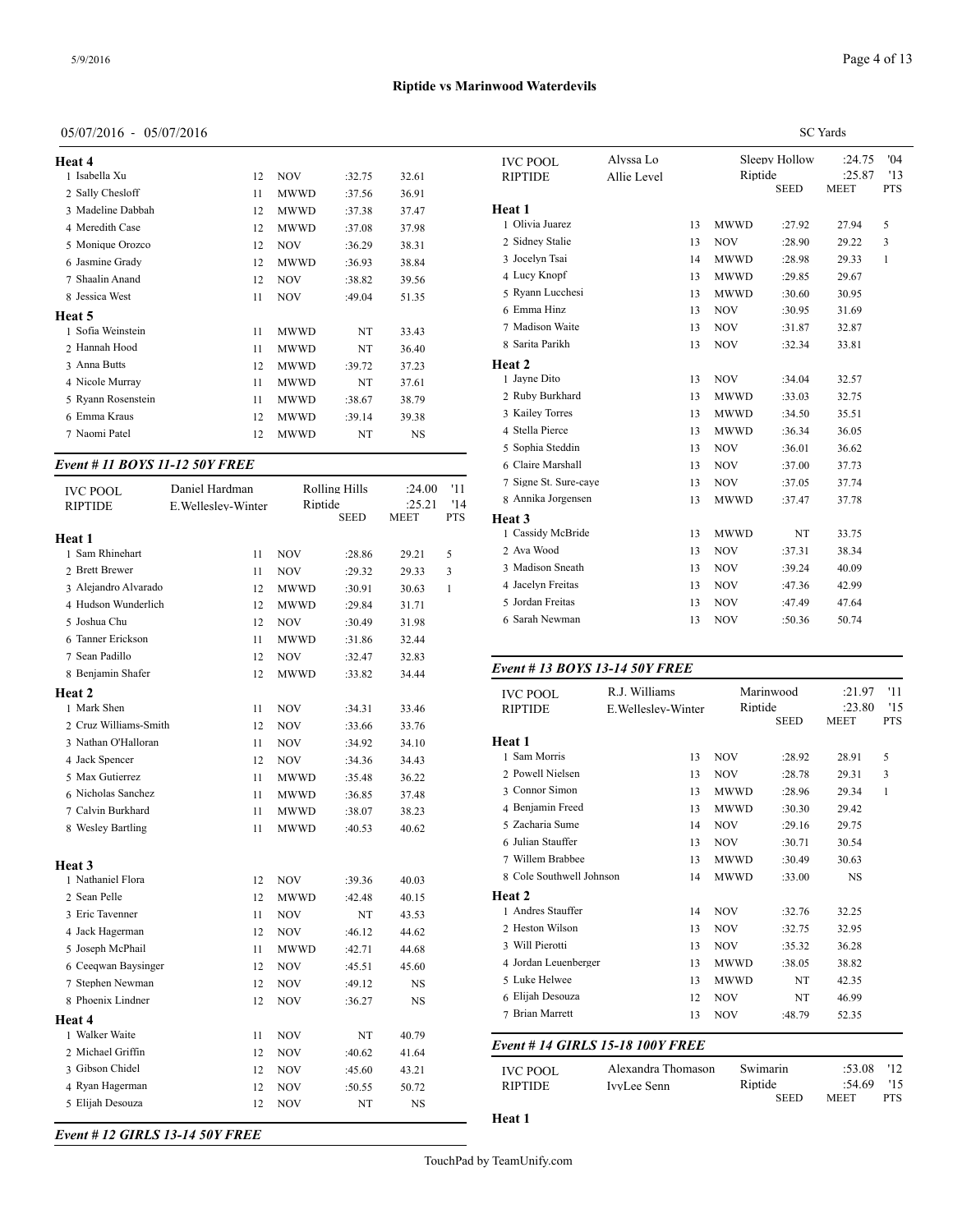| Event #14 GIRLS 15-18 100Y FREE   |                                   |            |                     |             |                          |                         | Heat 4<br>1 Daniela Melame                           |
|-----------------------------------|-----------------------------------|------------|---------------------|-------------|--------------------------|-------------------------|------------------------------------------------------|
| <b>IVC POOL</b><br><b>RIPTIDE</b> | Alexandra Thomason<br>IvvLee Senn |            | Swimarin<br>Riptide | <b>SEED</b> | :53.08<br>:54.69<br>MEET | '12<br>15<br><b>PTS</b> | 2 Rebecca Mark<br>3 Elena Basso<br>4 Brooklyn Schlui |
| Heat 1                            |                                   |            |                     |             |                          |                         | 5 Abigail Lauster                                    |
| 1 Islay Kilgannon                 | 14                                |            | <b>MWWD</b>         | NT          | 1:04.74                  | 5                       | 6 Kaitlyn O'Conne                                    |
| 2 Gabriella Lucchesi              | 14                                |            | <b>MWWD</b>         | NT          | 1:05.67                  | 3                       | 7 Sophia Sefton                                      |
| 3 Reyna Morales                   | 14                                |            | <b>MWWD</b>         | NT          | 1:10.50                  |                         | 8 Nevan Keeling                                      |
| 4 Sally Lucchesi                  | 15                                |            | <b>MWWD</b>         | NT          | 1:12.45                  |                         | Heat 5                                               |
| 5 Polina Power                    | 15                                | <b>NOV</b> |                     | NT          | 1:15.88                  | 1                       | 1 Talia Anand                                        |
| 6 Lilyana Leuenberger             | 15                                |            | <b>MWWD</b>         | 1:14.42     | 1:15.94                  |                         | 2 Lucia Campo                                        |
| 7 Mica Smith                      | 15                                |            | <b>MWWD</b>         | NT          | 1:17.57                  |                         | 3 Abigail Fisher                                     |
| 8 Gabriel Alas                    | 15                                | <b>NOV</b> |                     | 1:19.82     | 1:18.60                  |                         | 4 Simone Kirkland                                    |
|                                   |                                   |            |                     |             |                          |                         | 5 Zoie Halsing                                       |

# *Event # 15 BOYS 15-18 100Y FREE*

| <b>IVC POOL</b><br><b>RIPTIDE</b> | Robert Heim<br>Tobias Koehler | Riptide     | Lucas Valley<br><b>SEED</b> | :46.90<br>:49.24<br><b>MEET</b> | '12<br>'94<br><b>PTS</b> | 7 Gabriela Brown<br>8 Mariam Amzil<br>Heat 6 |
|-----------------------------------|-------------------------------|-------------|-----------------------------|---------------------------------|--------------------------|----------------------------------------------|
| Heat 1                            |                               |             |                             |                                 |                          | 1 Emma Evans                                 |
| 1 Joseph Hansen                   | 15                            | <b>MWWD</b> | 1:05.75                     | 1:08.79                         | 5                        | 2 Eden Erez                                  |
| 2 Havden Nuvens                   | 15                            | <b>MWWD</b> | 1:11.05                     | 1:14.10                         | 3                        | 3 Maeve Fitzgeral                            |
| 3 Tanner Chamberlin               | 14                            | <b>MWWD</b> | NT                          | 1:21.88                         |                          | 4 Rachel Johnson                             |
| 4 Michael Reilly                  | 15                            | <b>NOV</b>  | NT                          | <b>NS</b>                       |                          | 5 Charlotte Ludin                            |
|                                   |                               |             |                             |                                 |                          |                                              |

### *Event # 16 GIRLS 8&UN 25Y BACK*

| Kaitlyn Lo |                                                                                                                              |                |        | :17.78                                  | '01         | 1 Liliana Soth    |
|------------|------------------------------------------------------------------------------------------------------------------------------|----------------|--------|-----------------------------------------|-------------|-------------------|
|            |                                                                                                                              |                |        | :18.86                                  |             | 2 Lilian Matthies |
|            |                                                                                                                              |                |        |                                         |             | 3 Tatiana Kilkenn |
|            |                                                                                                                              |                |        |                                         |             | 4 Jacey West      |
|            | 8                                                                                                                            | <b>MWWD</b>    | :24.21 | 22.42                                   | 5           |                   |
|            | 8                                                                                                                            | <b>MWWD</b>    | :23.61 | 22.93                                   | 3           | Event # $17 BOY$  |
|            | 8                                                                                                                            | <b>MWWD</b>    | :24.19 | 24.27                                   |             | <b>IVC POOL</b>   |
|            | 8                                                                                                                            | <b>MWWD</b>    | :22.95 | 24.49                                   |             | <b>RIPTIDE</b>    |
|            | 8                                                                                                                            | <b>NOV</b>     | :22.98 | 24.62                                   | 1           |                   |
|            | 8                                                                                                                            | <b>NOV</b>     | :25.13 | 25.47                                   |             | Heat 1            |
|            | 8                                                                                                                            | <b>NOV</b>     | :25.71 | 27.29                                   |             | 1 Alex Farley     |
|            | $\tau$                                                                                                                       | <b>NOV</b>     | :25.64 | 27.66                                   |             | 2 Charlie Malone  |
|            |                                                                                                                              |                |        |                                         |             | 3 Aiden Himmeln   |
|            | 8                                                                                                                            | <b>NOV</b>     | :26.59 | 25.40                                   |             | 4 Luke Hood       |
|            | 8                                                                                                                            | <b>MWWD</b>    | :24.93 | 25.84                                   |             | 5 Emerson Henry   |
|            | $\tau$                                                                                                                       | <b>MWWD</b>    | :24.88 | 25.86                                   |             | 6 Jack Alvarado   |
|            | 8                                                                                                                            | <b>MWWD</b>    | :24.98 | 26.12                                   |             | 7 Aidan Clark     |
|            | 8                                                                                                                            | <b>MWWD</b>    | :26.66 | 28.74                                   |             | 8 Quinn Ostroff   |
|            | 8                                                                                                                            | <b>NOV</b>     | :26.49 | 29.29                                   |             | Heat 2            |
|            | 8                                                                                                                            | <b>NOV</b>     | :29.78 | 32.66                                   |             | 1 Lucas Gallagher |
|            | 8                                                                                                                            | <b>NOV</b>     | :26.19 | DQ                                      |             | 2 Nicholas Bishop |
|            |                                                                                                                              |                |        |                                         |             | 3 Layton Tashjian |
|            | 8                                                                                                                            | <b>MWWD</b>    | :27.23 | 27.03                                   |             | 4 Porter Note     |
|            | 8                                                                                                                            | <b>NOV</b>     | :30.53 | 28.12                                   |             | 5 Andrew Marks    |
|            | 8                                                                                                                            | <b>MWWD</b>    | :28.35 | 28.54                                   |             | 6 Wyatt Britton   |
|            | 8                                                                                                                            | <b>MWWD</b>    | :27.01 | 28.75                                   |             | 7 William Yocke   |
|            | 7                                                                                                                            | <b>NOV</b>     | :32.19 | 30.21                                   |             | 8 Drake Ludin     |
|            | $\overline{7}$                                                                                                               | <b>MWWD</b>    | :29.09 | 30.73                                   |             | Heat 3            |
|            | 7                                                                                                                            | <b>NOV</b>     | :31.48 | 30.93                                   |             | 1 Miles Rudsensk  |
|            | 7                                                                                                                            | <b>NOV</b>     | :29.80 | 31.71                                   |             | 2 Abishek Sundar  |
|            | 3 Emerson Wunderlich<br>4 Josephine Fetterman-Riggle<br>8 Peyton Chamberlain<br>5 Elizabeth Berringer<br>8 Delaney McClantoc | Kalev McIntvre |        | Sleepy Hollow<br>Riptide<br><b>SEED</b> | <b>MEET</b> | '13<br><b>PTS</b> |

|                                |             |                |              |                  | <b>SC</b> Yards |     |
|--------------------------------|-------------|----------------|--------------|------------------|-----------------|-----|
| Heat 4                         |             |                |              |                  |                 |     |
| 1 Daniela Melamed              |             | 8              | <b>NOV</b>   | :33.04           | 29.14           |     |
| 2 Rebecca Mark                 |             | 7              | NOV          | :34.37           | 31.01           |     |
| 3 Elena Basso                  |             | 6              | <b>NOV</b>   | :32.23           | 31.59           |     |
| 4 Brooklyn Schlunt             |             | 6              | <b>MWWD</b>  | :32.26           | 32.92           |     |
| 5 Abigail Lauster              |             | 7              | MWWD         | :31.12           | 32.98           |     |
| 6 Kaitlyn O'Connell            |             | 6              | <b>NOV</b>   | :32.78           | 34.53           |     |
| 7 Sophia Sefton                |             | 7              | MWWD         | :34.42           | 35.90           |     |
| 8 Nevan Keeling                |             | 7              | MWWD         | :33.02           | 37.02           |     |
| Heat 5                         |             |                |              |                  |                 |     |
| 1 Talia Anand                  |             | 7              | NOV          | :35.19           | 33.09           |     |
| 2 Lucia Campo                  |             | 6              | <b>MWWD</b>  | :37.95           | 33.36           |     |
| 3 Abigail Fisher               |             | 6              | <b>NOV</b>   | :36.55           | 34.37           |     |
| 4 Simone Kirkland              |             | 6              | MWWD         | :37.45           | 35.12           |     |
| 5 Zoie Halsing                 |             | 7              | <b>NOV</b>   | :39.40           | 35.92           |     |
| 6 Sydney O'Neill               |             | 8              | MWWD         | :36.72           | 41.08           |     |
| 7 Gabriela Brown               |             | 6              | NOV          | :40.07           | NS.             |     |
| 8 Mariam Amzil                 |             | 6              | <b>MWWD</b>  | :38.93           | NS              |     |
| Heat 6                         |             |                |              |                  |                 |     |
| 1 Emma Evans                   |             | 7              | NOV          | :43.03           | 39.52           |     |
| 2 Eden Erez                    |             | 7              | <b>MWWD</b>  | NT               | 43.03           |     |
| 3 Maeve Fitzgerald             |             | 7              | NOV          | :43.57           | 44.02           |     |
| 4 Rachel Johnson               |             | 6              | MWWD         | :48.68           | 45.16           |     |
| 5 Charlotte Ludin              |             | 6              | MWWD         | : 51.46          | 48.90           |     |
| 6 Willow Mullen                |             | $\overline{7}$ | NOV          | NT               | NS              |     |
| Heat 7                         |             |                |              |                  |                 |     |
| 1 Liliana Soth                 |             | 8              | MWWD         | NT               | 35.59           |     |
| 2 Lilian Matthies              |             | 6              | MWWD         | NT               | 35.74           |     |
| 3 Tatiana Kilkenny             |             | 8              | MWWD         | NT               | 42.12           |     |
| 4 Jacey West                   |             | 6              | NOV          | 1:02.22          | 1:01.68         |     |
|                                |             |                |              |                  |                 |     |
| Event # 17 BOYS 8& UN 25Y BACK |             |                |              |                  |                 |     |
| <b>IVC POOL</b>                | Eric Benson |                | Novato       |                  | :16.59          | '95 |
| <b>RIPTIDE</b>                 | Eric Benson |                | Riptide      | <b>SEED</b>      | :16.59          | '95 |
|                                |             |                |              |                  | MEET            | PTS |
| Heat 1<br>1 Alex Farley        |             |                | <b>NOV</b>   |                  |                 | 5   |
| 2 Charlie Malone               |             | 8<br>8         | <b>NOV</b>   | :25.62           | 26.28<br>27.11  | 3   |
| 3 Aiden Himmelman              |             |                |              | :25.94           |                 |     |
| 4 Luke Hood                    |             | 7<br>8         | MWWD<br>MWWD | :27.35<br>:28.46 | 27.50<br>28.50  | 1   |
| 5 Emerson Henry                |             | 7              |              |                  |                 |     |
| 6 Jack Alvarado                |             | 8              | MWWD         | :29.14           | 28.91           |     |
| 7 Aidan Clark                  |             | 8              | NOV<br>MWWD  | :28.35<br>:28.13 | 29.47<br>32.45  |     |
| 8 Quinn Ostroff                |             | 7              | NOV          | :28.36           | 34.56           |     |
|                                |             |                |              |                  |                 |     |
| Heat 2<br>1 Lucas Gallagher    |             | 7              | MWWD         | :30.74           | 29.77           |     |
| 2 Nicholas Bishop              |             | 7              | <b>NOV</b>   |                  |                 |     |
| 3 Layton Tashjian              |             | 8              | <b>NOV</b>   | :29.22<br>:29.08 | 30.99<br>31.48  |     |
| 4 Porter Note                  |             | 8              | MWWD         | :30.77           | 31.87           |     |
| 5 Andrew Marks                 |             | 8              | MWWD         | :32.41           | 35.96           |     |
| 6 Wyatt Britton                |             | 8              | NOV          | :32.94           | 39.73           |     |
| 7 William Yocke                |             | 6              |              |                  |                 |     |
| 8 Drake Ludin                  |             | 8              | NOV<br>MWWD  | :31.96<br>:38.76 | 39.88<br>43.12  |     |
| Heat 3                         |             |                |              |                  |                 |     |
| 1 Miles Rudsenske              |             | 7              | MWWD         | NT               | 33.91           |     |

Abishek Sundararaman 8 NOV :37.76 34.60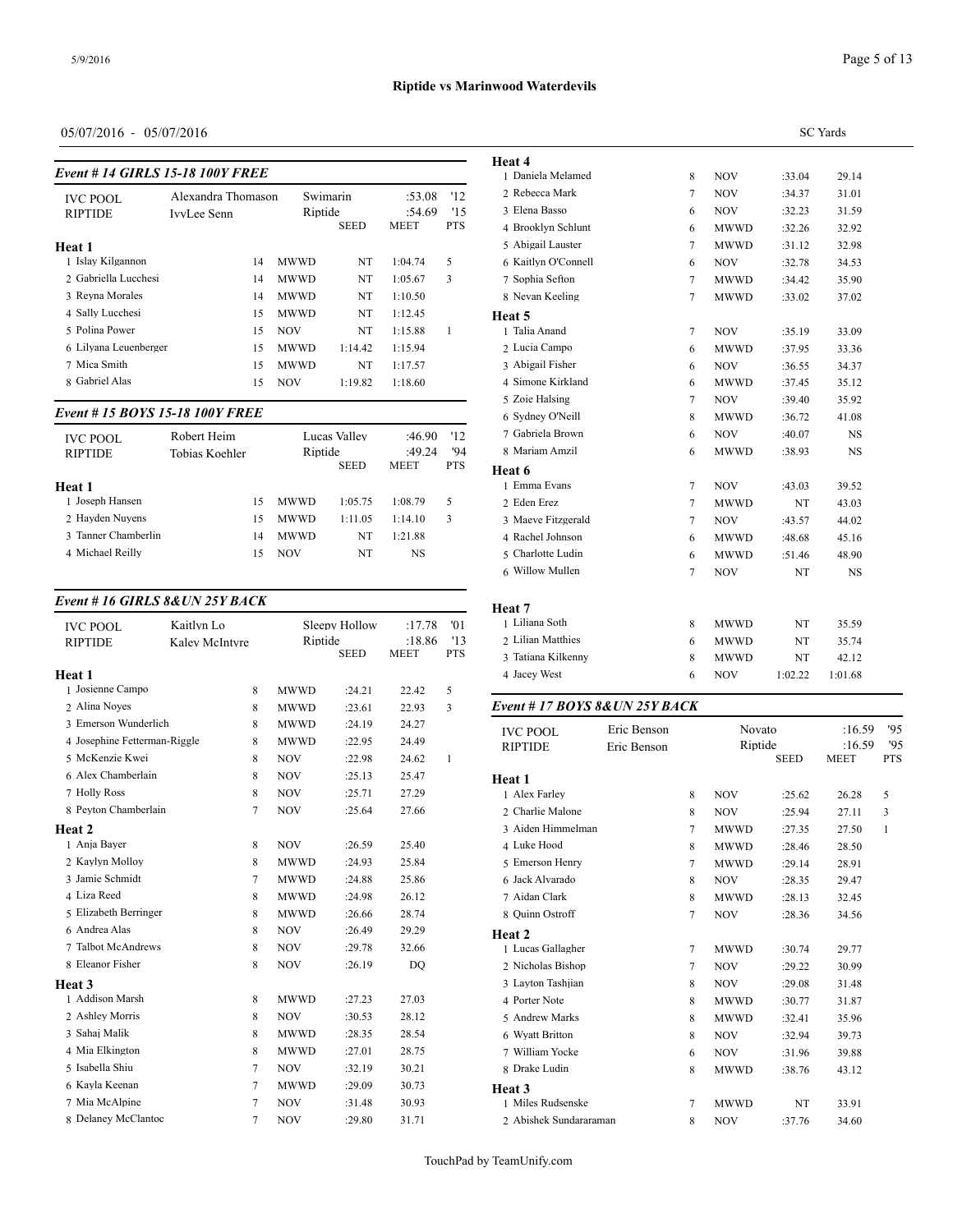| 3 Ethan Murphy     | 7 | <b>NOV</b>  | :37.06 | 35.60   | 1 Sea  |
|--------------------|---|-------------|--------|---------|--------|
| 4 Cooper Malone    | 6 | <b>NOV</b>  | :37.65 | 36.10   | 2 Jacl |
| 5 Luke Tyson       | 8 | <b>NOV</b>  | :36.72 | 36.73   | 3 Car  |
| 6 Christian Pappas | 6 | <b>MWWD</b> | :41.44 | 49.95   | 4 Ant  |
| 7 Brady Berringer  | 5 | <b>MWWD</b> | :42.24 | 50.35   | 5 Noa  |
| 8 Jacob Simmons    | 7 | <b>MWWD</b> | :56.93 | 1:01.12 | 6 Ezr  |
| Heat 4             |   |             |        |         | 7 Tho  |
| 1 John Wien        | 8 | <b>NOV</b>  | :44.81 | 28.49   | 8 Nat  |
| 2 Ouinn McCarthy   | 7 | <b>MWWD</b> | NT     | 33.70   | Heat 2 |
| 3 Benjamin Fortney | 8 | <b>NOV</b>  | :41.32 | 38.43   | 1 Mic  |
| 4 Jeovany Monzon   | 7 | <b>NOV</b>  | NT     | 39.18   | 2 Sha  |
|                    |   |             |        |         | 2.01   |

#### *Event # 18 GIRLS 9-10 50Y BACK*

| <b>IVC POOL</b>               | Kensie Elwell    |    |             | Scott Valley | :31.87      | '15          | 5 Alec Chu         |
|-------------------------------|------------------|----|-------------|--------------|-------------|--------------|--------------------|
| <b>RIPTIDE</b>                | Karli Bobus      |    | Riptide     |              | :34.13      | '97          | 6 Patrick Knopf    |
|                               |                  |    |             | <b>SEED</b>  | <b>MEET</b> | <b>PTS</b>   | 7 Logan Rudsensk   |
| Heat 1                        |                  |    |             |              |             |              | 8 Cole Simon       |
| 1 Danielle Padillo            |                  | 10 | <b>NOV</b>  | :37.61       | 39.52       | 5            | Heat 3             |
| 2 Ana Oliverez                |                  | 10 | MWWD        | :42.32       | 41.98       | 3            | 1 Terence Molloy   |
| 3 Hannah Nicholas             |                  | 10 | <b>NOV</b>  | :43.95       | 45.70       | $\mathbf{1}$ | 2 Taye Anand       |
| 4 Ava Jorgensen               |                  | 10 | <b>MWWD</b> | :44.58       | 45.99       |              | 3 Andrew Halsing   |
| 5 Megan Wien                  |                  | 10 | NOV         | :49.61       | 48.74       |              | 4 Alvan Liang      |
| 6 Kaitlynn Fetterman-Riggle   |                  | 10 | MWWD        | :46.66       | 50.44       |              | 5 Benjamin Flora   |
| 7 Sara Delgado                |                  | 9  | NOV         | :46.30       | 51.76       |              | 6 Sullivan Ostroff |
| 8 Dakota Smith                |                  | 10 | <b>MWWD</b> | :43.79       | 52.15       |              | 7 Sam Spencer      |
| Heat 2                        |                  |    |             |              |             |              | 8 Tanay Muppidi    |
| 1 Tess Waddy                  |                  | 10 | MWWD        | :48.42       | 48.53       |              | Heat 4             |
| 2 Emily Hinkley               |                  | 9  | <b>MWWD</b> | :47.13       | 49.78       |              | 1 Joseph Monzon    |
| 3 Emily Erickson              |                  | 9  | <b>MWWD</b> | :47.64       | 50.69       |              | 2 Walter Fisher    |
| 4 Chelsea Reyes               |                  | 9  | <b>NOV</b>  | :50.27       | 51.47       |              | 3 Cyrus Wood       |
| 5 Emilee Rosenstein           |                  | 9  | <b>MWWD</b> | :51.35       | 52.43       |              | 4 Lucas Simmons    |
| 6 Morgan Brew                 |                  | 9  | <b>NOV</b>  | :54.13       | 56.17       |              |                    |
| 7 Allie Pierotti              |                  | 10 | <b>NOV</b>  | 1:00.57      | 57.25       |              |                    |
| 8 Alora Stoddard              |                  | 9  | NOV         | 1:00.22      | 1:02.57     |              | Event # 20 GIRI    |
|                               |                  |    |             |              |             |              | <b>IVC POOL</b>    |
| <b>Heat 3</b>                 |                  |    |             |              |             |              | <b>RIPTIDE</b>     |
| 1 Emma Rhinehart              |                  | 10 | NOV         | 1:08.33      | 53.28       |              |                    |
| 2 Kate Gifford                |                  | 9  | MWWD        | :55.43       | 57.92       |              | Heat 1             |
| 3 Katherine McPhail           |                  | 9  | MWWD        | :53.91       | 58.47       |              | 1 Kate O'Leary     |
| 4 Avery Allen                 |                  | 9  | <b>NOV</b>  | 1:02.79      | 1:02.76     |              | 2 Angela Tsai      |
| 5 Sarah Fretz                 |                  | 9  | <b>NOV</b>  | 1:01.80      | 1:03.47     |              | 3 Audrey Nelson    |
| 6 Scarlett Maguire            |                  | 9  | <b>MWWD</b> | 1:03.22      | 1:04.75     |              | 4 Sonya Urban      |
| 7 Rachel Butts                |                  | 10 | <b>MWWD</b> | 1:06.91      | 1:09.14     |              | 5 Anna Foehr       |
| 8 Ana Acacio                  |                  | 10 | <b>NOV</b>  | 1:05.39      | 1:11.24     |              | 6 Meigan Van We    |
| Heat 4                        |                  |    |             |              |             |              | 7 Sienna Sume      |
| 1 Ella Baumert                |                  | 10 | <b>MWWD</b> | NT           | 48.70       |              | 8 Allison Madden   |
| 2 Kaitlyn McCarthy            |                  | 10 | MWWD        | NT           | 1:00.34     |              | Heat 2             |
| 3 Natalie Note                |                  | 10 | MWWD        | NT           | 1:07.62     |              | 1 McCabe Christia  |
| 4 Lauren Cervantez            |                  | 9  | <b>NOV</b>  | 1:09.28      | 1:09.79     |              | 2 Lindsey Stalie   |
| 5 Jennifer West               |                  | 9  | <b>NOV</b>  | 1:23.99      | 1:13.78     |              | 3 Madeline Dabba   |
| 6 Olivia Brewster             |                  | 9  | <b>MWWD</b> | 1:14.91      | 1:23.34     |              | 4 Sarah Conway     |
| 7 Maria Real                  |                  | 9  | <b>NOV</b>  | 1:24.15      | DQ          |              | 5 Sally Chesloff   |
|                               |                  |    |             |              |             |              | 6 Meredith Case    |
| Event # 19 BOYS 9-10 50Y BACK |                  |    |             |              |             |              | 7 Ava Nielsen      |
| <b>IVC POOL</b>               | Dash Rothberg    |    | <b>RRCM</b> |              | :31.25      | 97           | 8 Eva Gibson       |
| <b>RIPTIDE</b>                | Zachary McIntyre |    | Riptide     |              | :32.73      | '13          | Heat 3             |
|                               |                  |    |             | <b>SEED</b>  | MEET        | PTS          | 1 Iasmine Grady    |

|                        | <b>SC</b> Yards |             |         |         |   |  |  |  |
|------------------------|-----------------|-------------|---------|---------|---|--|--|--|
| 1 Sean Madden          | 10              | <b>MWWD</b> | :40.84  | 40.79   | 5 |  |  |  |
| 2 Jackson Conway       | 10              | <b>MWWD</b> | :45.23  | 42.60   | 3 |  |  |  |
| 3 Camden Franjieh      | 9               | <b>MWWD</b> | :44.64  | 45.18   |   |  |  |  |
| 4 Anton Bogak          | 10              | <b>MWWD</b> | :50.18  | 48.36   |   |  |  |  |
| 5 Noah Nicholas        | 10              | <b>NOV</b>  | :47.47  | 48.38   | 1 |  |  |  |
| 6 Ezra Portillo        | 10              | <b>NOV</b>  | :47.06  | 48.88   |   |  |  |  |
| 7 Thomas Park          | 9               | <b>NOV</b>  | :47.30  | 51.21   |   |  |  |  |
| 8 Nathan Kwei          | 10              | <b>NOV</b>  | :51.92  | NS      |   |  |  |  |
| <b>Heat 2</b>          |                 |             |         |         |   |  |  |  |
| 1 Michael Kulikov      | 10              | <b>MWWD</b> | :53.38  | 51.34   |   |  |  |  |
| 2 Shane Britton        | 10              | <b>NOV</b>  | :54.30  | 51.49   |   |  |  |  |
| 3 Sammy Williams-Smith | 10              | <b>NOV</b>  | :53.95  | 52.06   |   |  |  |  |
| 4 Benjamin Park        | 9               | <b>NOV</b>  | :52.80  | 53.49   |   |  |  |  |
| 5 Alec Chu             | 9               | <b>NOV</b>  | :55.34  | 57.33   |   |  |  |  |
| 6 Patrick Knopf        | 9               | <b>MWWD</b> | :56.93  | 57.87   |   |  |  |  |
| 7 Logan Rudsenske      | 9               | <b>MWWD</b> | 1:01.36 | 1:01.03 |   |  |  |  |
| 8 Cole Simon           | 9               | <b>MWWD</b> | :54.29  | NS      |   |  |  |  |
| <b>Heat 3</b>          |                 |             |         |         |   |  |  |  |
| 1 Terence Molloy       | 9               | <b>MWWD</b> | NT      | 53.96   |   |  |  |  |
| 2 Taye Anand           | 10              | <b>NOV</b>  | :57.83  | 56.61   |   |  |  |  |
| 3 Andrew Halsing       | 9               | <b>NOV</b>  | :56.30  | 56.84   |   |  |  |  |
| 4 Alvan Liang          | 9               | <b>NOV</b>  | 1:00.10 | 59.96   |   |  |  |  |
| 5 Benjamin Flora       | 9               | <b>NOV</b>  | 1:02.32 | 1:03.51 |   |  |  |  |
| 6 Sullivan Ostroff     | 9               | <b>NOV</b>  | 1:07.55 | 1:08.22 |   |  |  |  |
| 7 Sam Spencer          | 9               | <b>NOV</b>  | 1:12.09 | 1:09.39 |   |  |  |  |
| 8 Tanay Muppidi        | 9               | <b>NOV</b>  | NT      | 1:24.08 |   |  |  |  |
| Heat 4                 |                 |             |         |         |   |  |  |  |
| 1 Joseph Monzon        | 9               | <b>NOV</b>  | NT      | 57.46   |   |  |  |  |
| 2 Walter Fisher        | 9               | <b>NOV</b>  | NT      | 1:03.63 |   |  |  |  |
| 3 Cyrus Wood           | 10              | <b>NOV</b>  | 1:13.49 | 1:13.66 |   |  |  |  |
| 4 Lucas Simmons        | 9               | <b>MWWD</b> | 1:08.45 | 1:14.89 |   |  |  |  |

#### *Event # 20 GIRLS 11-12 50Y BACK*

| <b>SEED</b><br><b>MEET</b><br><b>PTS</b>                                |
|-------------------------------------------------------------------------|
|                                                                         |
| Heat 1                                                                  |
| 1 Kate O'Leary<br>5<br>12<br><b>NOV</b><br>35.00<br>:34.90              |
| 2 Angela Tsai<br><b>MWWD</b><br>3<br>12<br>:34.94<br>36.17              |
| 3 Audrey Nelson<br>11<br><b>MWWD</b><br>$\mathbf{1}$<br>:36.82<br>37.40 |
| 4 Sonya Urban<br><b>NOV</b><br>12<br>:37.08<br>37.63                    |
| 5 Anna Foehr<br>12<br><b>MWWD</b><br>38.33<br>:39.38                    |
| 6 Meigan Van Weele<br><b>NOV</b><br>12<br>:38.12<br>38.33               |
| 7 Sienna Sume<br>12<br><b>NOV</b><br>:38.89<br>39.59                    |
| 8 Allison Madden<br>12<br><b>MWWD</b><br>41.01<br>:39.83                |
| Heat 2                                                                  |
| 1 McCabe Christian<br>43.68<br>11<br><b>NOV</b><br>:42.54               |
| 2 Lindsey Stalie<br>12<br><b>NOV</b><br>44.25<br>:44.90                 |
| 3 Madeline Dabbah<br>12<br><b>MWWD</b><br>:46.81<br>44.51               |
| 4 Sarah Conway<br><b>MWWD</b><br>12<br>44.94<br>:44.19                  |
| 5 Sally Chesloff<br><b>MWWD</b><br>11<br>:47.12<br>45.08                |
| 6 Meredith Case<br>12<br><b>MWWD</b><br>:44.90<br>46.67                 |
| 7 Ava Nielsen<br>11<br><b>NOV</b><br>NS<br>:41.55                       |
| 8 Eva Gibson<br>12<br><b>NOV</b><br>:42.27<br><b>NS</b>                 |
| Heat 3                                                                  |
| 1 Jasmine Grady<br><b>MWWD</b><br>:48.23<br>12<br>44.58                 |

**MEET**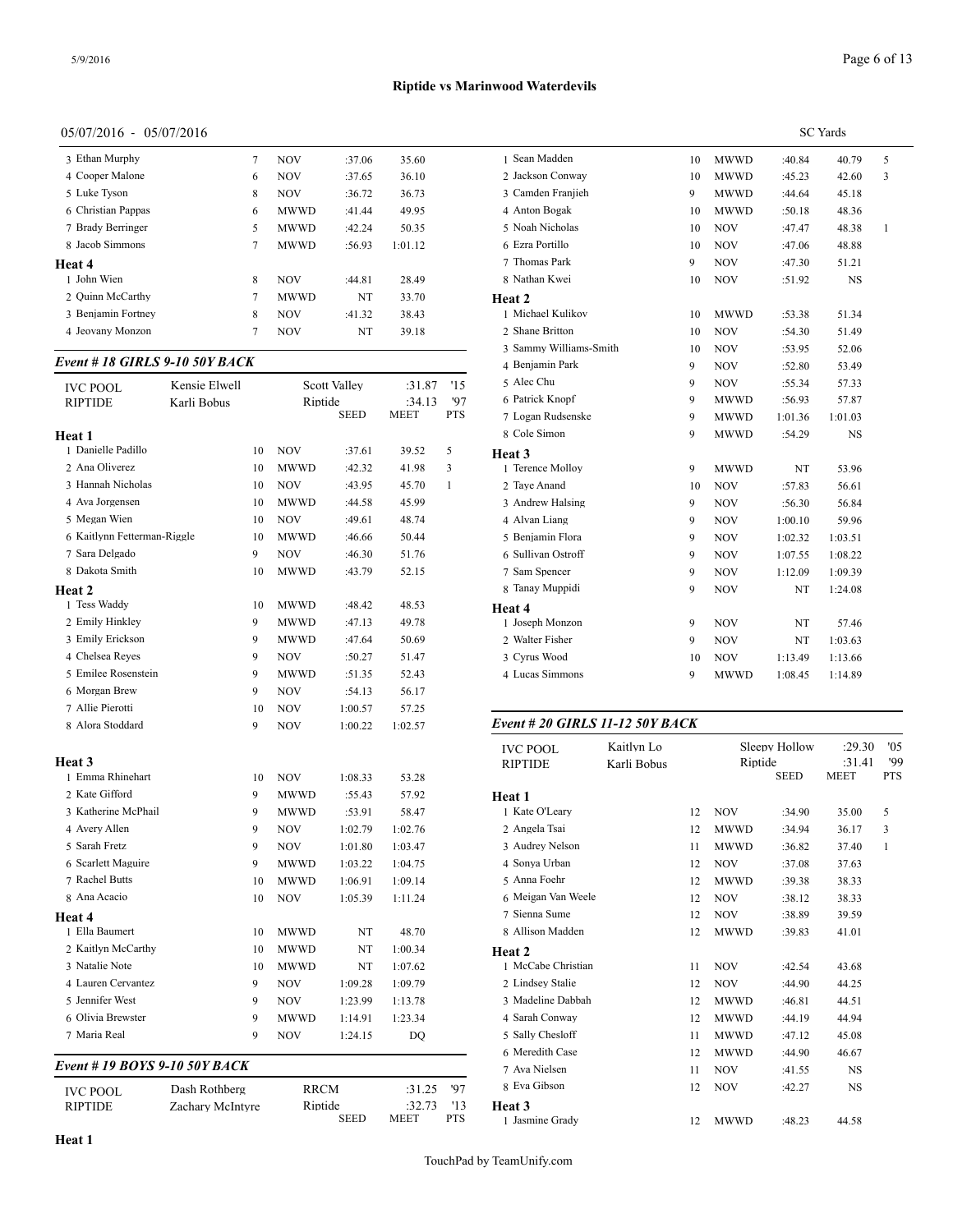| 2 Hannah Hood     | 11 | <b>MWWD</b> | NT      | 46.05     | 7 Madis       |
|-------------------|----|-------------|---------|-----------|---------------|
| 3 Nicole Murray   | 11 | <b>MWWD</b> | NT      | 47.27     | 8 Kailey      |
| 4 Emma Kraus      | 12 | <b>MWWD</b> | :47.95  | 48.11     | <b>Heat 2</b> |
| 5 McKenna Baldwin | 11 | <b>NOV</b>  | :47.81  | 48.36     | 1 Stella      |
| 6 Monique Orozco  | 12 | <b>NOV</b>  | NT      | 49.20     | 2 Cassid      |
| 7 Jessica West    | 11 | <b>NOV</b>  | 1:03.23 | 1:02.27   | 3 Signe       |
| 8 Adriana Hansen  | 12 | <b>NOV</b>  | NT      | <b>NS</b> | 4 Sophia      |
| Heat 4            |    |             |         |           | 5 Madis       |
| 1 Isabella Xu     | 12 | <b>NOV</b>  | :40.61  | 41.50     | 6 Claire      |
| 2 Sofia Weinstein | 11 | <b>MWWD</b> | NT      | 41.91     | 7 Jordan      |
| 3 Shaalin Anand   | 12 | <b>NOV</b>  | :49.52  | 53.02     | Heat 3        |
| 4 Naomi Patel     | 12 | <b>MWWD</b> | NT      | NS        | 1 Ava W       |
|                   |    |             |         |           |               |

### *Event # 21 BOYS 11-12 50Y BACK*

| <b>IVC POOL</b><br><b>RIPTIDE</b> | Daniel Hardman<br>Zachary McIntyre | Riptide     | Rolling Hills         | :28.04<br>:29.94     | '11<br>'14      | Event # 23 BOYS 13-14 50Y BACK<br>Daniel Hardman<br><b>IVC POOL</b><br><b>RIPTIDE</b><br>Jesse Schmidt |                    |         |                                         |               |                               |
|-----------------------------------|------------------------------------|-------------|-----------------------|----------------------|-----------------|--------------------------------------------------------------------------------------------------------|--------------------|---------|-----------------------------------------|---------------|-------------------------------|
| Heat 1<br>1 Brett Brewer          | 11                                 | <b>NOV</b>  | <b>SEED</b><br>:32.86 | <b>MEET</b><br>34.01 | <b>PTS</b><br>5 |                                                                                                        |                    |         | Rolling Hills<br>Riptide<br><b>SEED</b> |               | :25.4<br>:28.7<br><b>MEET</b> |
| 2 Alejandro Alvarado              | 12                                 | <b>MWWD</b> | :36.01                | 35.89                | 3               | Heat 1                                                                                                 |                    |         |                                         |               |                               |
| 3 Andersen Teoh                   | 12                                 | <b>MWWD</b> | :36.81                | 37.73                | $\mathbf{1}$    | 1 Benjamin Freed                                                                                       |                    | 13      | <b>MWWD</b>                             | :35.76        | 34.89                         |
| 4 Cruz Williams-Smith             | 12                                 | <b>NOV</b>  | :41.24                | 40.79                |                 | 2 Sam Morris                                                                                           |                    | 13      | <b>NOV</b>                              | :33.86        | 35.20                         |
| 5 Mark Shen                       | 11                                 | <b>NOV</b>  | :42.90                | 41.30                |                 | 3 Powell Nielsen                                                                                       |                    | 13      | <b>NOV</b>                              | :38.12        | 36.36                         |
| 6 Joshua Chu                      | 12                                 | <b>NOV</b>  | :40.49                | 41.59                |                 | 4 Will Pierotti                                                                                        |                    | 13      | <b>NOV</b>                              | :40.52        | 40.57                         |
| 7 Tanner Erickson                 | 11                                 | <b>MWWD</b> | :42.88                | 41.60                |                 | 5 Willem Brabbee                                                                                       |                    | 13      | <b>MWWD</b>                             | :39.75        | 41.20                         |
| 8 Nicholas Sanchez                | 11                                 | <b>MWWD</b> | :43.28                | 47.35                |                 | 6 Jordan Leuenberger                                                                                   |                    | 13      | <b>MWWD</b>                             | :49.55        | 49.55                         |
| <b>Heat 2</b>                     |                                    |             |                       |                      |                 | 7 Brian Marrett                                                                                        |                    | 13      | <b>NOV</b>                              | 1:08.22       | 1:08.55                       |
| 1 Nathan O'Halloran               | 11                                 | <b>NOV</b>  | :46.01                | 45.07                |                 | 8 Andres Stauffer                                                                                      |                    | 14      | <b>NOV</b>                              | :44.12        | <b>DQ</b>                     |
| 2 Jack Spencer                    | 12                                 | <b>NOV</b>  | :44.07                | 45.56                |                 |                                                                                                        |                    |         |                                         |               |                               |
| 3 Max Gutierrez                   | 11                                 | <b>MWWD</b> | :46.20                | 45.95                |                 |                                                                                                        |                    |         |                                         |               |                               |
| 4 Joseph McPhail                  | 11                                 | <b>MWWD</b> | :51.13                | 50.35                |                 | Event # 24 GIRLS 15-18 50Y BACK                                                                        |                    |         |                                         |               |                               |
| 5 Sean Pelle                      | 12                                 | <b>MWWD</b> | :52.78                | 52.26                |                 | Ouinn Galli<br><b>IVC POOL</b>                                                                         |                    |         |                                         | Sleepy Hollow | :27.6                         |
| 6 Calvin Burkhard                 | 11                                 | <b>MWWD</b> | :50.87                | 54.14                |                 | <b>RIPTIDE</b>                                                                                         | <b>IvvLee Senn</b> | Riptide |                                         |               | :29.1                         |
| 7 Nathaniel Flora                 | 12                                 | <b>NOV</b>  | :48.68                | 54.20                |                 |                                                                                                        |                    |         |                                         | <b>SEED</b>   | <b>MEET</b>                   |
| 8 Elijah Desouza                  | 12                                 | <b>NOV</b>  | NT                    | 57.96                |                 | Heat 1                                                                                                 |                    |         |                                         |               |                               |
|                                   |                                    |             |                       |                      |                 | 1 Molly Madden                                                                                         |                    | 14      | <b>MWWD</b>                             | :39.18        | 38.65                         |
| <b>Heat 3</b>                     |                                    |             |                       |                      |                 | 2 Polina Power                                                                                         |                    | 15      | <b>NOV</b>                              | NT            | 39.75                         |
| 1 Jack Hagerman                   | 12                                 | <b>NOV</b>  | :54.16                | 52.28                |                 | 3 Hannah Jagoda                                                                                        |                    | 16      | <b>NOV</b>                              | :41.79        | 41.64                         |
| 2 Eric Tavenner                   | 11                                 | <b>NOV</b>  | NT                    | 52.93                |                 | 4 Lilyana Leuenberger                                                                                  |                    | 15      | <b>MWWD</b>                             | :43.73        | 44.35                         |
| 3 Walker Waite                    | 11                                 | <b>NOV</b>  | NT                    | 53.00                |                 | 5 Gabriel Alas                                                                                         |                    | 15      | <b>NOV</b>                              | :42.63        | 44.60                         |
| 4 Michael Griffin                 | 12                                 | <b>NOV</b>  | :52.25                | 53.80                |                 | 6 Marlena Lash                                                                                         |                    | 15      | <b>MWWD</b>                             | :53.15        | 48.48                         |
| 5 Ceeqwan Baysinger               | 12                                 | <b>NOV</b>  | :58.77                | 54.09                |                 | 7 Sally Lucchesi                                                                                       |                    | 15      | <b>MWWD</b>                             | NT            | <b>NS</b>                     |
| 6 Ryan Hagerman                   | 12                                 | <b>NOV</b>  | :57.09                | 57.08                |                 | 8 Hannah Wellesley-Winter                                                                              |                    | 15      | <b>NOV</b>                              | :38.19        | <b>NS</b>                     |
| 7 Stephen Newman                  | 12                                 | <b>NOV</b>  | 1:12.43               | 59.45                |                 | Heat <sub>2</sub>                                                                                      |                    |         |                                         |               |                               |
| 8 Gibson Chidel                   | 12                                 | <b>NOV</b>  | NT                    | 1:02.92              |                 | 1 Madeline Knopf                                                                                       |                    | 15      | <b>MWWD</b>                             | NT            | 32.15                         |
|                                   |                                    |             |                       |                      |                 |                                                                                                        |                    |         |                                         |               |                               |

# *Event # 22 GIRLS 13-14 50Y BACK*

| <b>IVC POOL</b><br><b>RIPTIDE</b>      | Lindsay Masterson<br>Laura Pinder |                            |                  | :26.88<br>:29.82<br><b>MEET</b> | 92<br>'96<br><b>PTS</b> | <b>IVC POOL</b><br><b>RIPTIDE</b>    |  |
|----------------------------------------|-----------------------------------|----------------------------|------------------|---------------------------------|-------------------------|--------------------------------------|--|
| Heat 1                                 |                                   |                            | <b>SEED</b>      |                                 |                         | Heat 1                               |  |
| 1 Jocelyn Tsai                         | 14                                | <b>MWWD</b>                | :33.83           | 34.41                           | 5                       | 1 Zachary Jagoda                     |  |
| 2 Gillian Laughlin<br>3 Ryann Lucchesi | 13                                | <b>MWWD</b><br><b>MWWD</b> | :36.91           | 36.27                           | 3                       | 2 Nikolas Otsuki<br>3 Tanner Chamber |  |
| 4 Sarita Parikh                        | 13<br>13                          | <b>NOV</b>                 | :37.53<br>:38.78 | 38.29<br>38.46                  |                         | 4 Michael Reilly                     |  |
| 5 Emma Hinz                            | 13                                | <b>NOV</b>                 | :39.45           | 39.13                           |                         | 5 Hayden Nuyens                      |  |
| 6 Jayne Dito                           | 13                                | <b>NOV</b>                 | :41.56           | 40.64                           |                         |                                      |  |

|                       |    |             | <b>SC</b> Yards |       |  |
|-----------------------|----|-------------|-----------------|-------|--|
| 7 Madison Waite       | 13 | <b>NOV</b>  | :39.79          | 42.44 |  |
| 8 Kailey Torres       | 13 | <b>MWWD</b> | :40.38          | 42.79 |  |
| Heat 2                |    |             |                 |       |  |
| 1 Stella Pierce       | 13 | <b>MWWD</b> | :41.69          | 42.48 |  |
| 2 Cassidy McBride     | 13 | <b>MWWD</b> | NT              | 42.54 |  |
| 3 Signe St. Sure-caye | 13 | <b>NOV</b>  | :45.39          | 46.05 |  |
| 4 Sophia Steddin      | 13 | <b>NOV</b>  | :48.87          | 48.20 |  |
| 5 Madison Sneath      | 13 | <b>NOV</b>  | :52.59          | 49.07 |  |
| 6 Claire Marshall     | 13 | <b>NOV</b>  | :50.38          | 50.34 |  |
| 7 Jordan Freitas      | 13 | <b>NOV</b>  | :55.99          | DQ    |  |
| Heat 3                |    |             |                 |       |  |
| 1 Ava Wood            | 13 | <b>NOV</b>  | :48.60          | 48.18 |  |
| 2 Jacelyn Freitas     | 13 | <b>NOV</b>  | 1:04.76         | 52.07 |  |
| 3 Sarah Newman        | 13 | <b>NOV</b>  | :59.99          | 55.44 |  |
|                       |    |             |                 |       |  |

| <b>IVC POOL</b><br><b>RIPTIDE</b> | Daniel Hardman<br>Jesse Schmidt | Rolling Hills<br>Riptide<br><b>SEED</b> |         | :25.46<br>:28.79<br><b>MEET</b> | '12<br>'09<br><b>PTS</b> |
|-----------------------------------|---------------------------------|-----------------------------------------|---------|---------------------------------|--------------------------|
| Heat 1                            |                                 |                                         |         |                                 |                          |
| 1 Benjamin Freed                  | 13                              | <b>MWWD</b>                             | :35.76  | 34.89                           | 5                        |
| 2 Sam Morris                      | 13                              | <b>NOV</b>                              | :33.86  | 35.20                           | 3                        |
| 3 Powell Nielsen                  | 13                              | <b>NOV</b>                              | :38.12  | 36.36                           |                          |
| 4 Will Pierotti                   | 13                              | <b>NOV</b>                              | :40.52  | 40.57                           |                          |
| 5 Willem Brabbee                  | 13                              | <b>MWWD</b>                             | :39.75  | 41.20                           |                          |
| 6 Jordan Leuenberger              | 13                              | <b>MWWD</b>                             | :49.55  | 49.55                           |                          |
| 7 Brian Marrett                   | 13                              | <b>NOV</b>                              | 1:08.22 | 1:08.55                         |                          |
| 8 Andres Stauffer                 | 14                              | NOV                                     | :44.12  | DO                              |                          |
|                                   |                                 |                                         |         |                                 |                          |

### *Event # 24 GIRLS 15-18 50Y BACK*

| <b>IVC POOL</b><br><b>RIPTIDE</b> | Ouinn Galli<br><b>IvvLee Senn</b> |    | Riptide     | Sleepy Hollow<br><b>SEED</b> | :27.68<br>:29.10<br><b>MEET</b> | '15<br>'15<br><b>PTS</b> |
|-----------------------------------|-----------------------------------|----|-------------|------------------------------|---------------------------------|--------------------------|
| Heat 1                            |                                   |    |             |                              |                                 |                          |
| 1 Molly Madden                    |                                   | 14 | <b>MWWD</b> | :39.18                       | 38.65                           | 3                        |
| 2 Polina Power                    |                                   | 15 | <b>NOV</b>  | NT                           | 39.75                           | 1                        |
| 3 Hannah Jagoda                   |                                   | 16 | <b>NOV</b>  | :41.79                       | 41.64                           |                          |
| 4 Lilyana Leuenberger             |                                   | 15 | <b>MWWD</b> | :43.73                       | 44.35                           |                          |
| 5 Gabriel Alas                    |                                   | 15 | <b>NOV</b>  | :42.63                       | 44.60                           |                          |
| 6 Marlena Lash                    |                                   | 15 | <b>MWWD</b> | :53.15                       | 48.48                           |                          |
| 7 Sally Lucchesi                  |                                   | 15 | <b>MWWD</b> | NT                           | <b>NS</b>                       |                          |
| 8 Hannah Wellesley-Winter         |                                   | 15 | <b>NOV</b>  | :38.19                       | <b>NS</b>                       |                          |
| <b>Heat 2</b><br>1 Madeline Knopf |                                   | 15 | <b>MWWD</b> | NT                           | 32.15                           | 5                        |
| Event # 25 BOYS 15-18 50Y BACK    |                                   |    |             |                              |                                 |                          |
| <b>IVC POOL</b>                   | Chris Weiseger                    |    |             | Marinwood                    | :24.71                          | '01                      |
| <b>RIPTIDE</b>                    | Jesse Schmidt                     |    | Riptide     | <b>SEED</b>                  | :25.47<br><b>MEET</b>           | '14<br><b>PTS</b>        |
| Heat 1                            |                                   |    |             |                              |                                 |                          |
| 1 Zachary Jagoda                  |                                   | 18 | <b>NOV</b>  | :36.21                       | 39.29                           | 5                        |
| 2 Nikolas Otsuki                  |                                   | 13 | <b>MWWD</b> | :41.32                       | 39.79                           | 3                        |
| 3 Tanner Chamberlin               |                                   | 14 | <b>MWWD</b> | :40.91                       | 40.03                           | $\mathbf{1}$             |
| 4 Michael Reilly                  |                                   | 15 | <b>NOV</b>  | NT                           | 40.29                           |                          |
| 5 Hayden Nuyens                   |                                   | 15 | <b>MWWD</b> | :40.35                       | 40.82                           |                          |

### *Event # 26 GIRLS 8&UN 25Y BREAST*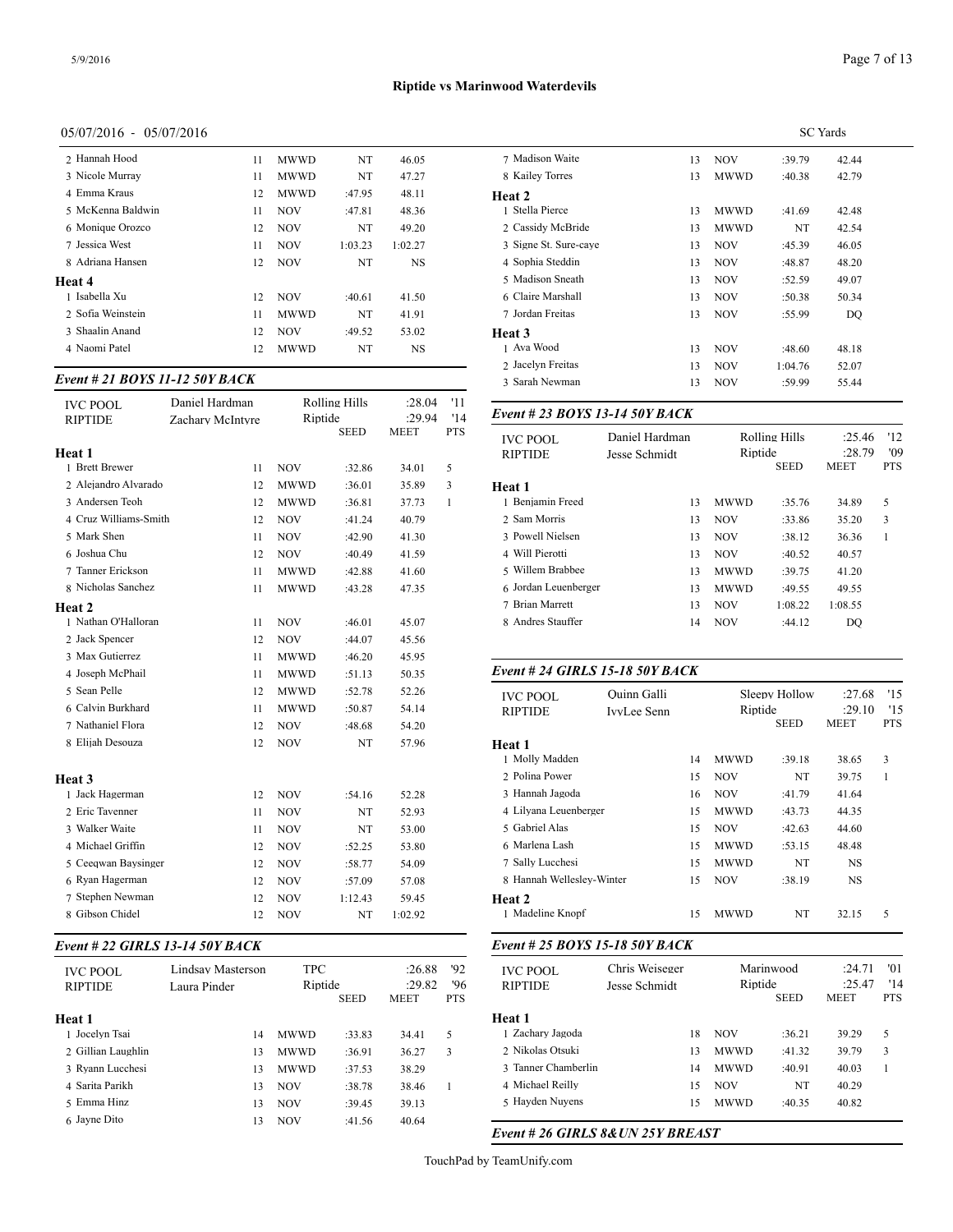# **Riptide vs Marinwood Waterdevils**

# 05/07/2016 - 05/07/2016

| Event # 26 GIRLS 8& UN 25Y BREAST |             |             |                       |            |                         |                           |                                                          |             |                   |
|-----------------------------------|-------------|-------------|-----------------------|------------|-------------------------|---------------------------|----------------------------------------------------------|-------------|-------------------|
| Kristen Frazer                    |             |             |                       | '91        | <b>Scarlett Maguire</b> | 9                         | <b>MWWD</b>                                              | 1:05.92     | 1:05.47           |
| Louisa Salisbury                  |             |             |                       | 93         | 2 Lauren Cervantez      | 9                         | <b>NOV</b>                                               | NT          | 1:06.57           |
|                                   |             | <b>SEED</b> | <b>MEET</b>           | <b>PTS</b> | 3 Rory Kearns           | 9                         | <b>MWWD</b>                                              | 1:13.42     | 1:13.23           |
|                                   |             |             |                       |            | 4 Kaitlyn McCarthy      | 10                        | <b>MWWD</b>                                              | NT          | 1:20.03           |
| 8                                 | <b>NOV</b>  | :24.14      | 23.67                 | 5          |                         | 9                         | <b>MWWD</b>                                              | NT          | DQ                |
| 2 Tessa Garvey Miller<br>8        | <b>MWWD</b> | :21.97      | 25.23                 | 3          | 6 Rachel Butts          | 10                        | <b>MWWD</b>                                              | 1:31.73     | DQ                |
| 8                                 | <b>MWWD</b> | :23.62      | 25.44                 |            | Heat 4                  |                           |                                                          |             |                   |
| 8                                 | <b>MWWD</b> | :25.50      | 26.26                 |            | 1 Madeline Baird        | 10                        | <b>MWWD</b>                                              | NT          | 58.89             |
| 8                                 | <b>MWWD</b> | :29.73      | 29.38                 |            | 2 Ella Baumert          | 10                        | <b>MWWD</b>                                              | NT          | 1:02.55           |
| 6 Emerson Wunderlich<br>8         | <b>MWWD</b> | :29.33      | 30.49                 |            | 3 Natalie Note          | 10                        | <b>MWWD</b>                                              | NT          | 1:03.56           |
| 7 Tipkritta Thomson<br>8          | <b>NOV</b>  | :30.24      | 32.18                 |            |                         |                           |                                                          |             |                   |
| 8                                 | <b>MWWD</b> | :27.63      | <b>NS</b>             |            |                         |                           |                                                          |             |                   |
|                                   |             |             |                       |            |                         | Zachary McIntyre          |                                                          |             | :34.              |
| 7                                 | <b>MWWD</b> | :30.95      | 29.62                 |            | <b>RIPTIDE</b>          | Zachary McIntyre          |                                                          |             | :34.              |
| 8                                 | <b>MWWD</b> | :31.31      | 31.99                 |            |                         |                           |                                                          | <b>SEED</b> | <b>MEET</b>       |
| 6                                 | <b>MWWD</b> | :31.94      | 32.31                 |            | Heat 1                  |                           |                                                          |             |                   |
| 8                                 | <b>MWWD</b> | :36.96      | 34.58                 |            | 1 Colin Bender          | 9                         | <b>MWWD</b>                                              | :48.20      | 49.74             |
| 6                                 | <b>MWWD</b> | :32.54      | 36.40                 |            | 2 Michael Jarjoura      | 10                        | <b>NOV</b>                                               | :47.89      | 50.90             |
| 6 Elizabeth Berringer<br>8        | <b>MWWD</b> | :32.67      | DQ                    |            | 3 Maximilian Otsuki     | 10                        | <b>MWWD</b>                                              | :51.29      | 53.08             |
|                                   |             |             |                       |            | 4 Alec Chu              | 9                         | <b>NOV</b>                                               | :53.85      | 57.42             |
| 8                                 | <b>MWWD</b> | :41.42      | 40.08                 |            | 5 Shane Britton         | 10                        | <b>NOV</b>                                               | :58.47      | 58.27             |
|                                   | <b>MWWD</b> | :39.72      | 41.68                 |            | 6 Jackson Conway        | 10                        | <b>MWWD</b>                                              | :53.34      | <b>NS</b>         |
| 8                                 | <b>MWWD</b> | :47.58      | 51.23                 |            | 7 Nathan Kwei           | 10                        | <b>NOV</b>                                               | :58.94      | <b>NS</b>         |
|                                   |             |             | <b>TPC</b><br>Riptide |            | :19.18<br>:21.00        | Heat 3<br><b>IVC POOL</b> | 5 Madeleine McConnell<br>Event # 29 BOYS 9-10 50Y BREAST |             | Novato<br>Riptide |

#### *Event # 27 BOYS 8&UN 25Y BREAST*

| <b>IVC POOL</b> | Michael Masterson | <b>TPC</b>  |             | :19.06       | '90        | 1 Anton Bogak   |  |
|-----------------|-------------------|-------------|-------------|--------------|------------|-----------------|--|
| <b>RIPTIDE</b>  | Eric Benson       | Riptide     |             | 95<br>:18.71 |            | 2 Ravhan Sved   |  |
|                 |                   |             | <b>SEED</b> | <b>MEET</b>  | <b>PTS</b> | 3 Sam Spencer   |  |
| Heat 1          |                   |             |             |              |            | 4 Alvan Liang   |  |
| 1 Porter Note   | 8                 | <b>MWWD</b> | :34.28      | 35.51        | 5          | 5 Cole Simon    |  |
| 2 Wyatt Britton | 8                 | <b>NOV</b>  | :39.32      | 42.78        | 3          | 6 Patrick Knopf |  |
| 3 Drake Ludin   | 8                 | <b>MWWD</b> | :35.01      | <b>NS</b>    |            | Heat 3          |  |

# *Event # 28 GIRLS 9-10 50Y BREAST*

| Holly Tarantino |             |         | :34.85                   | '15        | 3 Arseniy Koroley |
|-----------------|-------------|---------|--------------------------|------------|-------------------|
| Courtney Pinder | <b>SEED</b> |         | <b>MEET</b>              | <b>PTS</b> | Event #30 GIRI    |
|                 |             |         |                          |            | <b>IVC POOL</b>   |
| 10              | <b>NOV</b>  | :45.96  | 45.85                    | 5          | <b>RIPTIDE</b>    |
| 10              | <b>MWWD</b> | :44.25  | 47.12                    | 3          |                   |
| 10              | <b>MWWD</b> | :46.86  | 47.29                    | 1          | Heat 1            |
| 10              | <b>MWWD</b> | :49.38  | 48.93                    |            | 1 Rosie Lucchesi  |
| 10              | <b>NOV</b>  | :49.46  | 53.25                    |            | 2 Molly Young     |
| 10              | <b>MWWD</b> | :51.24  | 53.49                    |            | 3 Audrey Nelson   |
| 10              | <b>NOV</b>  | :53.07  | 55.14                    |            | 4 Sonya Urban     |
| 9               | <b>NOV</b>  | :59.41  | 1:01.53                  |            | 5 Jessica West    |
|                 |             |         |                          |            | 6 Eva Gibson      |
| 9               | <b>NOV</b>  | NT      | 50.73                    |            | 7 Ava Nielsen     |
| 10              | <b>MWWD</b> | :54.45  | 53.08                    |            | 8 Zoe McDonougl   |
| 9               | <b>MWWD</b> | :55.52  | 58.43                    |            | Heat 2            |
| 9               | <b>MWWD</b> | 1:00.02 | 59.60                    |            | 1 Anna Foehr      |
| 9               | <b>MWWD</b> | 1:01.82 | 1:07.58                  |            | 2 Lidia Llanos    |
| 10              | <b>NOV</b>  | 1:09.31 | 1:12.07                  |            | 3 Kaya Williamso  |
| 9               | <b>NOV</b>  | 1:36.78 | NS                       |            | 4 Anna Butts      |
|                 |             |         | Sleepy Hollow<br>Riptide | :38.64     | '94               |

|                       |    |             |         | <b>SC</b> Yards |
|-----------------------|----|-------------|---------|-----------------|
| 8 Avery Allen         | 9  | <b>NOV</b>  | 1:02.30 | NS              |
| <b>Heat 3</b>         |    |             |         |                 |
| 1 Scarlett Maguire    | 9  | <b>MWWD</b> | 1:05.92 | 1:05.47         |
| 2 Lauren Cervantez    | 9  | <b>NOV</b>  | NT      | 1:06.57         |
| 3 Rory Kearns         | 9  | <b>MWWD</b> | 1:13.42 | 1:13.23         |
| 4 Kaitlyn McCarthy    | 10 | <b>MWWD</b> | NT      | 1:20.03         |
| 5 Madeleine McConnell | 9  | <b>MWWD</b> | NT      | DO              |
| 6 Rachel Butts        | 10 | <b>MWWD</b> | 1:31.73 | DQ              |
| Heat 4                |    |             |         |                 |
| 1 Madeline Baird      | 10 | <b>MWWD</b> | NT      | 58.89           |
| 2 Ella Baumert        | 10 | <b>MWWD</b> | NT      | 1:02.55         |
| 3 Natalie Note        | 10 | <b>MWWD</b> | NT      | 1:03.56         |
|                       |    |             |         |                 |

| <b>IVC POOL</b>         | Zachary McIntyre | Novato      |             | :34.40      | '13        |
|-------------------------|------------------|-------------|-------------|-------------|------------|
| <b>RIPTIDE</b>          | Zachary McIntyre | Riptide     |             | :34.40      | '13        |
|                         |                  |             | <b>SEED</b> | <b>MEET</b> | <b>PTS</b> |
| Heat 1                  |                  |             |             |             |            |
| 1 Colin Bender          | 9                | <b>MWWD</b> | :48.20      | 49.74       | 5          |
| 2 Michael Jarjoura      | 10               | <b>NOV</b>  | :47.89      | 50.90       | 3          |
| 3 Maximilian Otsuki     | 10               | <b>MWWD</b> | :51.29      | 53.08       | 1          |
| 4 Alec Chu              | 9                | <b>NOV</b>  | :53.85      | 57.42       |            |
| 5 Shane Britton         | 10               | <b>NOV</b>  | :58.47      | 58.27       |            |
| 6 Jackson Conway        | 10               | <b>MWWD</b> | :53.34      | <b>NS</b>   |            |
| 7 Nathan Kwei           | 10               | <b>NOV</b>  | :58.94      | <b>NS</b>   |            |
| 8 Leo Manwaring-Mueller | 10               | <b>MWWD</b> | :48.81      | <b>NS</b>   |            |
|                         |                  |             |             |             |            |
| Heat 2                  |                  |             |             |             |            |
| 1 Anton Bogak           | 10               | <b>MWWD</b> | :58.23      | 1:01.43     |            |
| 2 Rayhan Syed           | 9                | <b>MWWD</b> | 1:00.77     | 1:02.63     |            |
| 3 Sam Spencer           | 9                | <b>NOV</b>  | 1:37.45     | DO          |            |
| 4 Alvan Liang           | 9                | <b>NOV</b>  | 1:06.05     | DO          |            |
| 5 Cole Simon            | 9                | <b>MWWD</b> | 1:01.40     | <b>NS</b>   |            |
| 6 Patrick Knopf         | 9                | <b>MWWD</b> | 1:04.38     | <b>NS</b>   |            |
| Heat 3                  |                  |             |             |             |            |
| 1 Terence Molloy        | 9                | <b>MWWD</b> | NT          | 1:02.77     |            |
| 2 Michael Kulikov       | 10               | <b>MWWD</b> | 1:06.83     | 1:06.95     |            |
| 3 Arseniy Korolev       | 10               | <b>MWWD</b> | NT          | DQ          |            |
|                         |                  |             |             |             |            |

SEED MEET PTS *Event # 30 GIRLS 11-12 50Y BREAST*

| <b>IVC POOL</b><br><b>RIPTIDE</b> | Halle Morris<br>Louisa Salisbury | Riptide     | Lucas Valley<br>SEED | :31.51<br>:34.24<br><b>MEET</b> | '10<br>'97<br><b>PTS</b> |  |
|-----------------------------------|----------------------------------|-------------|----------------------|---------------------------------|--------------------------|--|
| Heat 1                            |                                  |             |                      |                                 |                          |  |
| 1 Rosie Lucchesi                  | 11                               | <b>MWWD</b> | :38.62               | 38.91                           | 5                        |  |
| 2 Molly Young                     | 11                               | <b>MWWD</b> | :41.93               | 41.18                           | 3                        |  |
| 3 Audrey Nelson                   | 11                               | <b>MWWD</b> | :41.23               | 41.81                           |                          |  |
| 4 Sonya Urban                     | 12                               | <b>NOV</b>  | :42.33               | 42.37                           | 1                        |  |
| 5 Jessica West                    | 11                               | <b>NOV</b>  | 1:01.65              | <b>NS</b>                       |                          |  |
| 6 Eva Gibson                      | 12                               | <b>NOV</b>  | :44.64               | NS                              |                          |  |
| 7 Ava Nielsen                     | 11                               | <b>NOV</b>  | :49.57               | <b>NS</b>                       |                          |  |
| 8 Zoe McDonough                   | 12                               | <b>MWWD</b> | :42.78               | NS                              |                          |  |
| <b>Heat 2</b>                     |                                  |             |                      |                                 |                          |  |
| 1 Anna Foehr                      | 12                               | <b>MWWD</b> | :44.92               | 45.01                           |                          |  |
| 2 Lidia Llanos                    | 12                               | <b>MWWD</b> | :44.76               | 46.20                           |                          |  |
| 3 Kaya Williamson                 | 12                               | <b>MWWD</b> | :46.03               | 47.90                           |                          |  |
| 4 Anna Butts                      | 12                               | <b>MWWD</b> | :49.21               | 48.77                           |                          |  |
|                                   |                                  |             |                      |                                 |                          |  |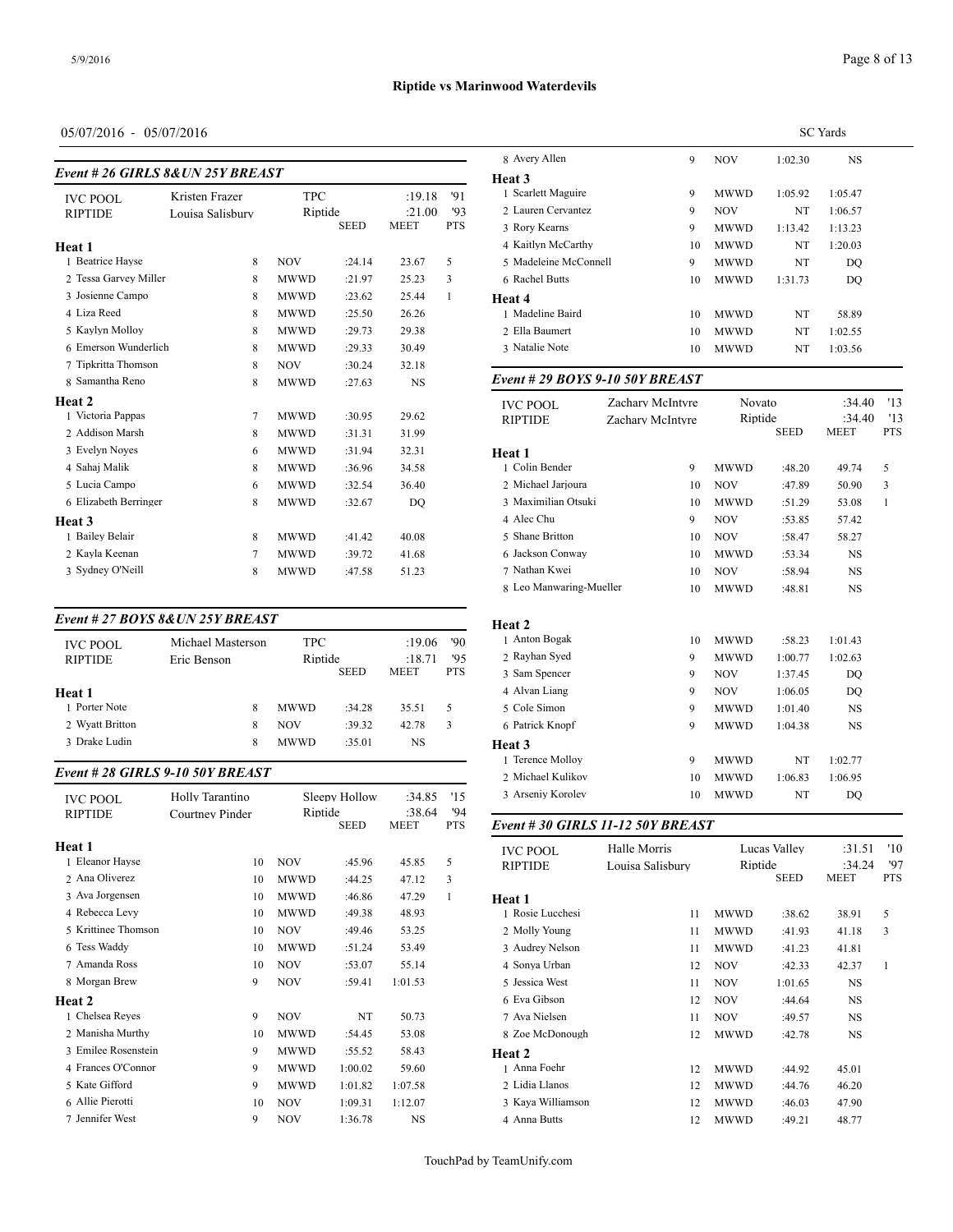*Event # 33 BOYS 13-14 50Y BREAST*

# 05/07/2016 - 05/07/2016

| 5 Shaalin Anand         | 12 | <b>NOV</b>  | :48.94 | 49.65     |               |
|-------------------------|----|-------------|--------|-----------|---------------|
| 6 Meredith Case         | 12 | <b>MWWD</b> | :47.47 | 50.75     | $Event#$ .    |
| 7 Ashley Winkelmann     | 12 | <b>MWWD</b> | :50.28 | 52.99     | <b>IVC PO</b> |
| 8 Juliet Williams-Smith | 11 | <b>NOV</b>  | NT     | 54.83     | <b>RIPTID</b> |
| Heat 3                  |    |             |        |           |               |
| 1 Hannah Hood           | 11 | MWWD        | NT     | 45.46     | Heat 1        |
| 2 Sarah Conway          | 12 | <b>MWWD</b> | :53.36 | 51.91     | 1 Sam N       |
| 3 Ryann Rosenstein      | 11 | <b>MWWD</b> | :52.55 | 52.04     | 2 Cole S      |
| 4 Sofia Weinstein       | 11 | <b>MWWD</b> | NT     | 52.20     | 3 Conno       |
| 5 Nicole Murray         | 11 | MWWD        | NT     | 52.29     | 4 Zachar      |
| 6 Jasmine Grady         | 12 | <b>MWWD</b> | :51.82 | 52.64     | 5 Luke I      |
| 7 Emma Kraus            | 12 | <b>MWWD</b> | :57.39 | 58.45     | 6 Julian      |
| 8 Naomi Patel           | 12 | <b>MWWD</b> | NT     | <b>NS</b> | 7 Hestor      |
|                         |    |             |        |           |               |

# *Event # 31 BOYS 11-12 50Y BREAST*

| <b>IVC POOL</b>     | Nathan Luis      |             | <b>Rolling Hills</b> | :31.20                | '14               | <i>ерені <del>п</del> эт</i> чілі |
|---------------------|------------------|-------------|----------------------|-----------------------|-------------------|-----------------------------------|
| <b>RIPTIDE</b>      | Zachary McIntyre | Riptide     | <b>SEED</b>          | :32.78<br><b>MEET</b> | '14<br><b>PTS</b> | <b>IVC POOL</b><br><b>RIPTIDE</b> |
| Heat 1              |                  |             |                      |                       |                   |                                   |
| 1 Joshua Chu        | 12               | <b>NOV</b>  | :39.19               | 40.90                 | 5                 | Heat 1                            |
| 2 Sam Rhinehart     | 11               | <b>NOV</b>  | :40.10               | 41.48                 | 3                 | 1 Islay Kilgannon                 |
| 3 Sean Padillo      | 12               | <b>NOV</b>  | :41.11               | 43.27                 |                   | 2 Gabriella Lucch                 |
| 4 Hudson Wunderlich | 12               | <b>MWWD</b> | :42.66               | 46.44                 | $\mathbf{1}$      | 3 Mica Smith                      |
| 5 Mark Shen         | 11               | <b>NOV</b>  | :44.72               | 47.12                 |                   | 4 Marlena Lash                    |
| 6 Benjamin Shafer   | 12               | <b>MWWD</b> | :47.02               | 47.47                 |                   | 5 Lilyana Leuenbe                 |
| 7 Tanner Erickson   | 11               | <b>MWWD</b> | :46.18               | 49.00                 |                   |                                   |
| 8 Sean Pelle        | 12               | <b>MWWD</b> | :50.52               | 51.65                 |                   | Event # 35 $BOY$                  |
| Heat 2              |                  |             |                      |                       |                   | <b>IVC POOL</b>                   |
| 1 Max Gutierrez     | 11               | <b>MWWD</b> | :51.32               | 52.29                 |                   | <b>RIPTIDE</b>                    |
| 2 Jack Spencer      | 12               | <b>NOV</b>  | :51.31               | 53.12                 |                   |                                   |
| 3 Joseph McPhail    | 11               | <b>MWWD</b> | :55.20               | 53.81                 |                   | Heat 1                            |
| 4 Calvin Burkhard   | 11               | <b>MWWD</b> | :54.48               | 58.07                 |                   | 1 Zachary Jagoda                  |
| 5 Jack Hagerman     | 12               | <b>NOV</b>  | 1:00.31              | 59.86                 |                   | 2 Michael Reilly                  |
| 6 Eric Tavenner     | 11               | <b>NOV</b>  | NT                   | 1:00.16               |                   | 3 Hayden Nuyens                   |
| 7 Wesley Bartling   | 11               | <b>MWWD</b> | 1:00.03              | 1:00.22               |                   | 4 Tanner Chamber                  |
| 8 Ryan Hagerman     | 12               | <b>NOV</b>  | 1:04.10              | 1:02.77               |                   |                                   |
| Heat 3              |                  |             |                      |                       |                   | Event #36 GIRI                    |
| 1 Gibson Chidel     | 12               | <b>NOV</b>  | NT                   | <b>NS</b>             |                   | <b>IVC POOL</b>                   |

#### *Event # 32 GIRLS 13-14 50Y BREAST*

| <b>IVC POOL</b><br><b>RIPTIDE</b> | Nicolette Jasko<br>Allie Level | <b>ORCA</b><br>Riptide |             | :31.18<br>:32.00 | '15<br>13  | Heat 1<br>1 Alina Noves |
|-----------------------------------|--------------------------------|------------------------|-------------|------------------|------------|-------------------------|
|                                   |                                |                        | <b>SEED</b> | MEET             | <b>PTS</b> | 2 McKenzie Kwei         |
| Heat 1                            |                                |                        |             |                  |            | 3 Zoe Cass-Lein         |
| 1 Olivia Juarez                   | 13                             | <b>MWWD</b>            | :35.62      | 36.05            | 5          | 4 Josephine Fetter      |
| 2 Sidney Stalie                   | 13                             | <b>NOV</b>             | :39.26      | 39.91            | 3          | 5 Holly Ross            |
| 3 Ryann Lucchesi                  | 13                             | <b>MWWD</b>            | :38.78      | 39.92            | 1          | 6 Peyton Chamber        |
| 4 Annika Jorgensen                | 13                             | <b>MWWD</b>            | :45.41      | 45.45            |            | 7 Alex Chamberla        |
| 5 Ruby Burkhard                   | 13                             | <b>MWWD</b>            | :45.76      | 45.74            |            | 8 Victoria Pappas       |
| 6 Claire Marshall                 | 13                             | <b>NOV</b>             | :50.31      | 50.52            |            | <b>Heat 2</b>           |
| 7 Signe St. Sure-caye             | 13                             | <b>NOV</b>             | :55.25      | 56.16            |            | 1 Rebecca Mark          |
| 8 Jacelyn Freitas                 | 13                             | <b>NOV</b>             | :55.40      | DO               |            | 2 Brooklyn Schlui       |
| Heat 2                            |                                |                        |             |                  |            | 3 Tipkritta Thoms       |
| 1 Sarah Newman                    | 13                             | <b>NOV</b>             | NT          | 59.75            |            | 4 Bailey Belair         |
| 2 Jordan Freitas                  | 13                             | <b>NOV</b>             | :55.81      | DQ               |            | 5 Talbot McAndre        |
| 3 Stella Pierce                   | 13                             | <b>MWWD</b>            | :49.91      | <b>NS</b>        |            | 6 Mia Elkington         |
|                                   |                                |                        |             |                  |            |                         |

Page 9 of 13

### SC Yards

| <b>IVC POOL</b>                   | Mike Anderson     |        |             | Sleepy Hollow | :28.74 | '93          |
|-----------------------------------|-------------------|--------|-------------|---------------|--------|--------------|
| RIPTIDE                           | Jesse Schmidt     |        | Riptide     |               | :30.52 | '10          |
|                                   |                   |        |             | SEED          | MEET   | <b>PTS</b>   |
| Heat 1                            |                   |        |             |               |        |              |
| 1 Sam Morris                      |                   | 13     | NOV         | :37.23        | 38.95  | 5            |
| 2 Cole Southwell Johnson          |                   | 14     | MWWD        | :42.39        | 40.86  | 3            |
| 3 Connor Simon                    |                   | 13     | MWWD        | :38.04        | 41.04  | 1            |
| 4 Zacharia Sume                   |                   | 14     | NOV         | :42.39        | 42.92  |              |
| 5 Luke Helwee                     |                   | 13     | <b>MWWD</b> | :45.40        | 46.05  |              |
| 6 Julian Stauffer                 |                   | 13     | NOV         | :45.32        | 47.70  |              |
| 7 Heston Wilson                   |                   | 13     | NOV         | :47.02        | 47.75  |              |
| 8 Andres Stauffer                 |                   | 14     | <b>NOV</b>  | NT            | 48.22  |              |
| Event # 34 GIRLS 15-18 50Y BREAST |                   |        |             |               |        |              |
| <b>IVC POOL</b>                   | Lori Dang         |        | Swimarin    |               | :31.75 | '82          |
| <b>RIPTIDE</b>                    | Allie Level       |        | Riptide     |               | :32.79 | '14          |
|                                   |                   |        |             | <b>SEED</b>   | MEET   | PTS          |
| Heat 1                            |                   |        |             |               |        |              |
| 1 Islay Kilgannon                 |                   | 14     | MWWD        | NT            | 38.25  | 5            |
| 2 Gabriella Lucchesi              |                   | 14     | MWWD        | NT            | 38.29  | 3            |
| 3 Mica Smith                      |                   | 15     | MWWD        | NT            | 45.24  |              |
| 4 Marlena Lash                    |                   | 15     | MWWD        | :53.63        | 51.16  |              |
| 5 Lilyana Leuenberger             |                   | 15     | MWWD        | :49.01        | 53.66  |              |
| Event # 35 BOYS 15-18 50Y BREAST  |                   |        |             |               |        |              |
|                                   | Mickey Gorek      |        | <b>TPC</b>  |               | :27.56 | '81          |
| <b>IVC POOL</b><br><b>RIPTIDE</b> | Jesse Schmidt     |        | Riptide     |               | :27.61 | '13          |
|                                   |                   |        |             | SEED          | MEET   | <b>PTS</b>   |
| Heat 1                            |                   |        |             |               |        |              |
| 1 Zachary Jagoda                  |                   | 18     | NOV         | :38.49        | 35.07  | 5            |
| 2 Michael Reilly                  |                   | 15     | NOV         | NT            | 39.73  | 3            |
| 3 Hayden Nuyens                   |                   | 15     | MWWD        | :38.47        | 39.83  | 1            |
| 4 Tanner Chamberlin               |                   | 14     | MWWD        | :43.43        | 43.99  |              |
|                                   |                   |        |             |               |        |              |
| Event #36 GIRLS 8& UN 25Y FLY     |                   |        |             |               |        |              |
| <b>IVC POOL</b>                   | Lindsay Masterson |        | <b>TPC</b>  |               | :15.77 | '87          |
| <b>RIPTIDE</b>                    | Kaley McIntyre    |        | Riptide     |               | :17.03 | '13          |
|                                   |                   |        |             | SEED          | MEET   | <b>PTS</b>   |
| Heat 1                            |                   |        |             |               |        |              |
| 1 Alina Noyes                     |                   | 8      | MWWD        | :19.61        | 21.53  | 5            |
| 2 McKenzie Kwei                   |                   | 8      | NOV         | :23.07        | 21.82  | 3            |
| 3 Zoe Cass-Lein                   |                   | 8      | MWWD        | :20.83        | 22.95  | $\mathbf{1}$ |
| 4 Josephine Fetterman-Riggle      |                   | 8      | MWWD        | :19.86        | 24.83  |              |
| 5 Holly Ross                      |                   | 8      | NOV         | :25.04        | 27.84  |              |
| 6 Peyton Chamberlain              |                   | $\tau$ | NOV         | :27.22        | 28.11  |              |
| 7 Alex Chamberlain                |                   | 8      | NOV         | :23.66        | 28.60  |              |
| 8 Victoria Pappas                 |                   | 7      | MWWD        | :27.64        | 29.66  |              |
| Heat 2                            |                   |        |             |               |        |              |
| 1 Rebecca Mark                    |                   | 7      | <b>NOV</b>  | NT            | 35.30  |              |
| 2 Brooklyn Schlunt                |                   | 6      | MWWD        | :33.06        | 35.84  |              |
| 3 Tipkritta Thomson               |                   | 8      | NOV         | :33.90        | 36.96  |              |
| 4 Bailey Belair                   |                   | 8      | <b>MWWD</b> | NT            | 39.56  |              |
| 5 Talbot McAndrews                |                   | 8      | NOV         | :35.95        | DQ     |              |
| 6 Mia Elkington                   |                   | 8      | MWWD        | :28.19        | DQ     |              |
|                                   |                   |        |             |               |        |              |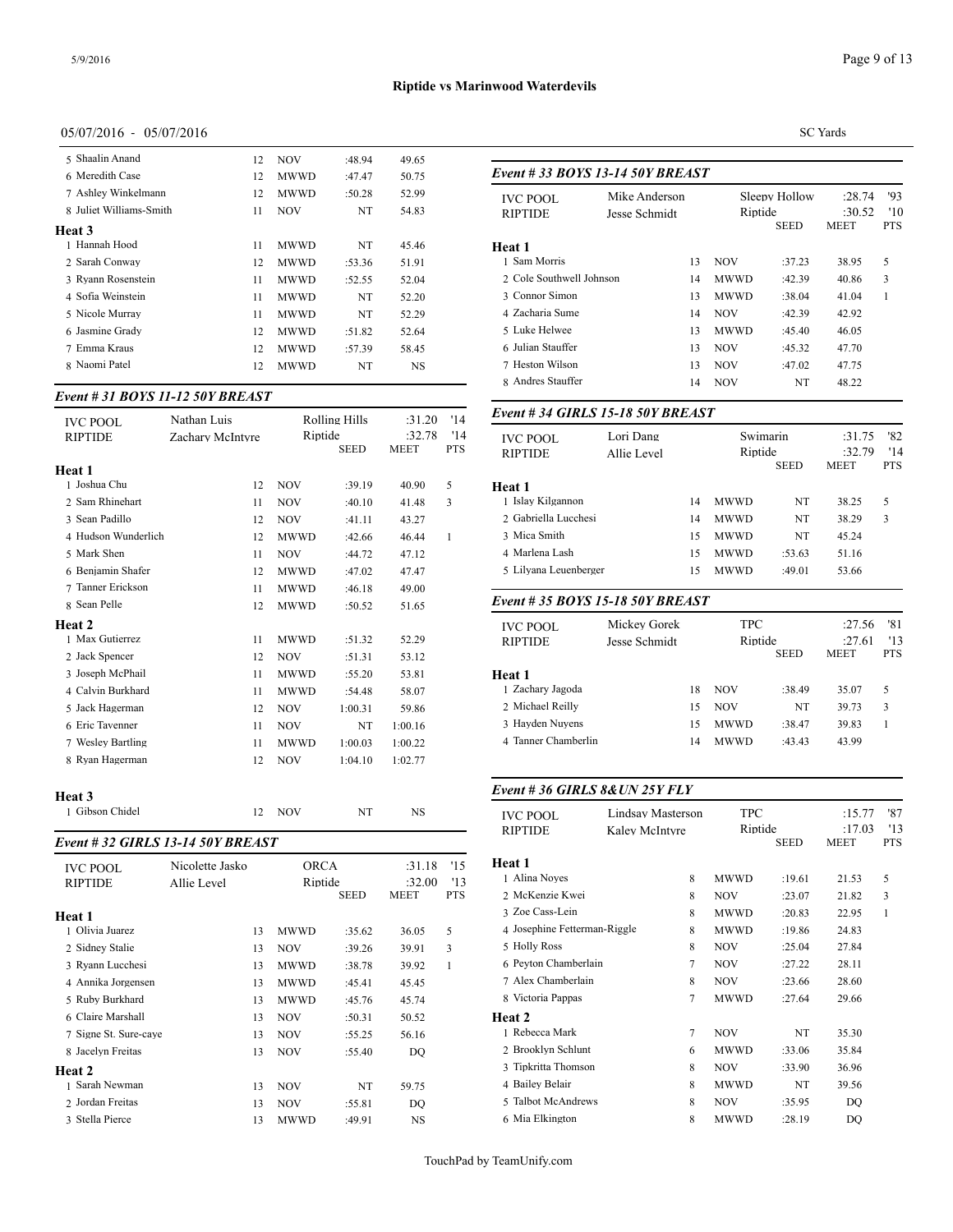| 7 Elena Basso<br><b>NOV</b><br><b>NS</b><br>6<br>:40.30                                                                         | 1 Kaley McIntyre                     |
|---------------------------------------------------------------------------------------------------------------------------------|--------------------------------------|
| Event # 37 BOYS 8& UN 25Y FLY                                                                                                   | 2 Angela Tsai<br>3 Lulu O'Leary      |
| '95<br>Dash Rothberg<br><b>RRCM</b><br>:15.07<br><b>IVC POOL</b><br>95<br>:16.01<br>Riptide<br><b>RIPTIDE</b><br>Peter Wicklund | 4 Madeline Finkel<br>5 Meigan Van We |
| <b>SEED</b><br><b>PTS</b><br><b>MEET</b><br>Heat 1                                                                              | 6 Allison Madden<br>7 Lindsey Stalie |
| 1 Rhys Garroway Myers<br>8<br>5<br><b>MWWD</b><br>:23.48<br>22.92                                                               | 8 Payton Juarez                      |
| 2 Cayden Yock<br>8<br>3<br><b>MWWD</b><br>23.12<br>:19.95                                                                       | Heat 2                               |
| 3 Alex Farley<br>8<br><b>NOV</b><br>NT<br>30.23                                                                                 | 1 Isabella Xu                        |
| 4 Emerson Henry<br>7<br><b>MWWD</b><br>31.60<br>:34.86                                                                          | 2 Ashley Winkeln                     |
| 5 Charlie Malone<br>8<br><b>NOV</b><br>:32.01<br>33.46                                                                          | 3 Madeline Dabba                     |
| 6 Andrew Marks<br>8<br><b>MWWD</b><br>33.77<br>:32.08                                                                           | 4 McKenna Baldv                      |
| 7 Luke Tyson<br>8<br><b>NOV</b><br>NT<br>41.07                                                                                  | 5 Juliet Williams-                   |
| 8 Ouinn Ostroff<br>7<br>NT<br><b>NOV</b><br>NS                                                                                  | 6 McCabe Christia                    |

#### *Event # 38 GIRLS 9-10 50Y FLY*

| <b>IVC POOL</b>     | Reese Burns |    |             | <b>Scott Valley</b> | :29.32         | '13               | Event #41 $BOY$                   |
|---------------------|-------------|----|-------------|---------------------|----------------|-------------------|-----------------------------------|
| <b>RIPTIDE</b>      | Karli Bobus |    | Riptide     | <b>SEED</b>         | :33.02<br>MEET | '97<br><b>PTS</b> | <b>IVC POOL</b><br><b>RIPTIDE</b> |
| Heat 1              |             |    |             |                     |                |                   |                                   |
| 1 Elle Carrow       |             | 10 | <b>NOV</b>  | :38.24              | 41.64          | 3                 | Heat 1                            |
| 2 Dakota Smith      |             | 10 | <b>MWWD</b> | :42.20              | 41.76          | 1                 | 1 Brett Brewer                    |
| 3 Eleanor Hayse     |             | 10 | <b>NOV</b>  | :43.01              | 43.67          |                   | 2 Andersen Teoh                   |
| 4 Emily Erickson    |             | 9  | <b>MWWD</b> | :43.81              | 49.06          |                   | 3 Alejandro Alvar                 |
| 5 Emerald Lin       |             | 10 | <b>MWWD</b> | :47.63              | 49.25          |                   | 4 Luca Garvey Mi                  |
| 6 Sara Delgado      |             | 9  | <b>NOV</b>  | :44.08              | 49.57          |                   | 5 Nicholas Sanche                 |
| 7 Amanda Ross       |             | 10 | <b>NOV</b>  | :49.41              | 51.01          |                   | 6 Wesley Bartling                 |
| 8 Emily Hinkley     |             | 9  | <b>MWWD</b> | :49.22              | 55.75          |                   | 7 Cruz Williams-S                 |
| Heat 2              |             |    |             |                     |                |                   |                                   |
| 1 Danielle Padillo  |             | 10 | <b>NOV</b>  | NT                  | 39.70          | 5                 |                                   |
| 2 Ariel Resende     |             | 9  | <b>MWWD</b> | :50.87              | 52.07          |                   | Event #42 GIRI                    |
| 3 Krittinee Thomson |             | 10 | <b>NOV</b>  | :51.91              | 52.32          |                   | <b>IVC POOL</b>                   |
| 4 Katherine McPhail |             | 9  | <b>MWWD</b> | :57.44              | 57.20          |                   | <b>RIPTIDE</b>                    |
| 5 Alora Stoddard    |             | 9  | <b>NOV</b>  | 1:11.46             | 1:08.52        |                   |                                   |
|                     |             |    |             |                     |                |                   |                                   |

# *Event # 39 BOYS 9-10 50Y FLY*

| <b>IVC POOL</b><br><b>RIPTIDE</b> | Ethan Lewczyk<br>Peter Wicklund |    | Riptide     | <b>Scott Valley</b><br><b>SEED</b> | :29.28<br>:29.31<br><b>MEET</b> | '12<br>'97<br><b>PTS</b> | 3 Emma Hinz<br>4 Gillian Laughlin  |
|-----------------------------------|---------------------------------|----|-------------|------------------------------------|---------------------------------|--------------------------|------------------------------------|
| Heat 1                            |                                 |    |             |                                    |                                 |                          | 5 Ruby Burkhard<br>6 Sarita Parikh |
| 1 Sean Madden                     |                                 | 10 | <b>MWWD</b> | :37.96                             | 38.15                           | 5                        | 7 Madison Waite                    |
| 2 Camden Franjieh                 |                                 | 9  | <b>MWWD</b> | :47.68                             | 47.11                           | 3                        | 8 Jayne Dito                       |
| 3 Benjamin Park                   |                                 | 9  | <b>NOV</b>  | :51.16                             | 50.55                           | 1                        | Heat 2                             |
| 4 Ezra Portillo                   |                                 | 10 | <b>NOV</b>  | :49.78                             | 50.58                           |                          | 1 Kailey Torres                    |
| 5 Thomas Park                     |                                 | 9  | <b>NOV</b>  | :53.08                             | 51.39                           |                          | 2 Madison Sneath                   |
| 6 Logan Rudsenske                 |                                 | 9  | <b>MWWD</b> | 1:01.61                            | NS                              |                          | 3 Ava Wood                         |
| <b>Heat 2</b>                     |                                 |    |             |                                    |                                 |                          | 4 Cassidy McBrid                   |
| 1 Sammy Williams-Smith            |                                 | 10 | <b>NOV</b>  | 1:04.24                            | 1:04.16                         |                          |                                    |
| 2 Taye Anand                      |                                 | 10 | <b>NOV</b>  | 1:11.68                            | 1:15.93                         |                          | Event #43 BOY                      |
| 3 Arseniy Korolev                 |                                 | 10 | <b>MWWD</b> | NT                                 | DQ                              |                          | <b>IVC POOL</b>                    |
|                                   | Event #40 GIRLS 11-12 50Y FLY   |    |             |                                    |                                 |                          | <b>RIPTIDE</b>                     |

| <b>IVC POOL</b> | Reese Burns | <b>Scott Valley</b> | :26.90       | 15  | Heat 1            |
|-----------------|-------------|---------------------|--------------|-----|-------------------|
| <b>RIPTIDE</b>  | Allie Level | Riptide             | $:29.33$ '11 |     | 1 Powell Nielsen  |
|                 |             | <b>SEED</b>         | MEET         | PTS | 2 Julian Stauffer |

|  | Page 10 of 13 |  |
|--|---------------|--|
|  |               |  |

|                         | <b>SC</b> Yards |             |        |       |   |  |  |
|-------------------------|-----------------|-------------|--------|-------|---|--|--|
| 1 Kaley McIntyre        | 11              | <b>NOV</b>  | :31.37 | 32.82 | 5 |  |  |
| 2 Angela Tsai           | 12              | <b>MWWD</b> | :33.53 | 33.88 | 3 |  |  |
| 3 Lulu O'Leary          | 12              | <b>NOV</b>  | :35.80 | 34.94 | 1 |  |  |
| 4 Madeline Finkel       | 12              | <b>MWWD</b> | :33.68 | 36.52 |   |  |  |
| 5 Meigan Van Weele      | 12              | <b>NOV</b>  | :35.81 | 38.13 |   |  |  |
| 6 Allison Madden        | 12              | <b>MWWD</b> | :37.10 | 39.85 |   |  |  |
| 7 Lindsey Stalie        | 12              | <b>NOV</b>  | :38.91 | 40.64 |   |  |  |
| 8 Payton Juarez         | 11              | <b>MWWD</b> | :36.55 | 40.70 |   |  |  |
| <b>Heat 2</b>           |                 |             |        |       |   |  |  |
| 1 Isabella Xu           | 12              | <b>NOV</b>  | :38.24 | 39.53 |   |  |  |
| 2 Ashley Winkelmann     | 12              | <b>MWWD</b> | :46.81 | 49.19 |   |  |  |
| 3 Madeline Dabbah       | 12              | <b>MWWD</b> | :49.81 | 49.25 |   |  |  |
| 4 McKenna Baldwin       | 11              | <b>NOV</b>  | :49.81 | 50.45 |   |  |  |
| 5 Juliet Williams-Smith | 11              | <b>NOV</b>  | :48.28 | 54.23 |   |  |  |
| 6 McCabe Christian      | 11              | <b>NOV</b>  | :41.80 | DO.   |   |  |  |
| 7 Kaya Williamson       | 12              | <b>MWWD</b> | :47.70 | NS    |   |  |  |
|                         |                 |             |        |       |   |  |  |

### *Event # 41 BOYS 11-12 50Y FLY*

| <b>IVC POOL</b><br><b>RIPTIDE</b> | Daniel Hardman<br>E. Welleslev-Winter | Riptide     | Rolling Hills<br><b>SEED</b> | :26.72<br>:27.43<br><b>MEET</b> | '11<br>'14<br><b>PTS</b> |
|-----------------------------------|---------------------------------------|-------------|------------------------------|---------------------------------|--------------------------|
| Heat 1                            |                                       |             |                              |                                 |                          |
| 1 Brett Brewer                    | 11                                    | <b>NOV</b>  | :32.70                       | 34.04                           | 5                        |
| 2 Andersen Teoh                   | 12                                    | <b>MWWD</b> | :35.44                       | 37.32                           | 3                        |
| 3 Alejandro Alvarado              | 12                                    | <b>MWWD</b> | :37.93                       | 38.13                           |                          |
| 4 Luca Garvey Miller              | 11                                    | <b>MWWD</b> | :55.71                       | 49.91                           |                          |
| 5 Nicholas Sanchez                | 11                                    | <b>MWWD</b> | :48.95                       | 50.03                           |                          |
| 6 Wesley Bartling                 | 11                                    | <b>MWWD</b> | 1:02.40                      | 51.07                           |                          |
| 7 Cruz Williams-Smith             | 12                                    | <b>NOV</b>  | :41.98                       | NS                              |                          |
|                                   |                                       |             |                              |                                 |                          |

### *Event # 42 GIRLS 13-14 50Y FLY*

| <b>IVC POOL</b><br><b>RIPTIDE</b> | Lindsav Masterson |             | <b>TPC</b><br>Riptide |                       | 92<br>:27.20<br>'13 |
|-----------------------------------|-------------------|-------------|-----------------------|-----------------------|---------------------|
|                                   | Allie Level       |             | <b>SEED</b>           | :27.81<br><b>MEET</b> | <b>PTS</b>          |
| Heat 1                            |                   |             |                       |                       |                     |
| 1 Lucy Knopf                      | 13                | <b>MWWD</b> | :30.81                | 31.67                 | 5                   |
| 2 Jocelyn Tsai                    | 14                | <b>MWWD</b> | :32.25                | 33.54                 | 3                   |
| 3 Emma Hinz                       | 13                | <b>NOV</b>  | :35.59                | 36.44                 | $\mathbf{1}$        |
| 4 Gillian Laughlin                | 13                | <b>MWWD</b> | :34.69                | 37.41                 |                     |
| 5 Ruby Burkhard                   | 13                | <b>MWWD</b> | :38.46                | 38.14                 |                     |
| 6 Sarita Parikh                   | 13                | <b>NOV</b>  | :37.58                | 39.38                 |                     |
| 7 Madison Waite                   | 13                | <b>NOV</b>  | :43.43                | 46.55                 |                     |
| 8 Jayne Dito                      | 13                | <b>NOV</b>  | :39.99                | <b>NS</b>             |                     |
| Heat 2                            |                   |             |                       |                       |                     |
| 1 Kailey Torres                   | 13                | <b>MWWD</b> | :40.30                | 42.04                 |                     |
| 2 Madison Sneath                  | 13                | <b>NOV</b>  | :51.63                | 49.18                 |                     |
| 3 Ava Wood                        | 13                | <b>NOV</b>  | :54.85                | 1:00.77               |                     |
| 4 Cassidy McBride                 | 13                | <b>MWWD</b> | NT                    | NS                    |                     |
|                                   |                   |             |                       |                       |                     |

#### *Event # 43 BOYS 13-14 50Y FLY*

| <b>IVC POOL</b><br><b>RIPTIDE</b> | R.J. Williams<br>E. Welleslev-Winter | Riptide    | Marinwood<br><b>SEED</b> | $: 23.86$ '11<br>:25.68<br><b>MEET</b> | '15<br><b>PTS</b> |  |
|-----------------------------------|--------------------------------------|------------|--------------------------|----------------------------------------|-------------------|--|
| Heat 1                            |                                      |            |                          |                                        |                   |  |
| 1 Powell Nielsen                  | 13                                   | <b>NOV</b> | :34.94                   | 32.98                                  | 5                 |  |
| 2 Julian Stauffer                 | 13                                   | <b>NOV</b> | :37.93                   | 36.14                                  | 3                 |  |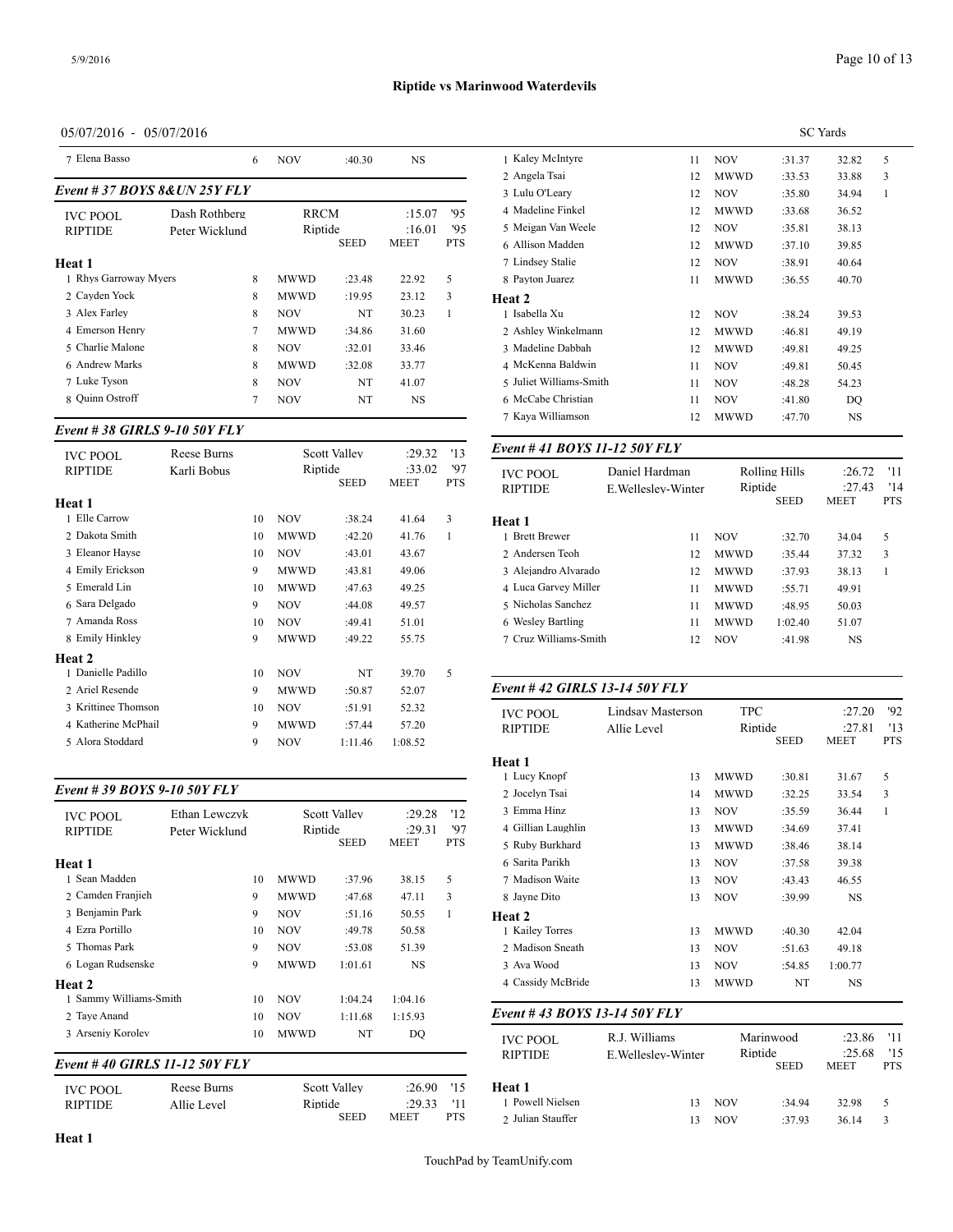| 05/07/2016 - 05/07/2016                                                                                                             |          |                     |
|-------------------------------------------------------------------------------------------------------------------------------------|----------|---------------------|
| 3 Willem Brabbee<br>1 Elle Carrow<br><b>MWWD</b><br>36.61<br>$\mathbf{1}$<br>13<br>:35.92                                           | 10       | <b>NOV</b>          |
| 4 Will Pierotti<br>2 Rebecca Levy<br><b>NOV</b><br>50.83<br>13<br>:48.33                                                            | 10       | <b>MWWD</b>         |
| 5 Luke Helwee<br>3 Hannah Nicholas<br>13<br>MWWD<br>:51.08<br>NS                                                                    | 10       | <b>NOV</b>          |
| 6 Jordan Leuenberger<br>4 Emerald Lin<br><b>MWWD</b><br>NS<br>13<br>:55.06                                                          | 10       | <b>MWWD</b>         |
| 5 Kaitlynn Fetterman-Riggle                                                                                                         | 10       | <b>MWWD</b>         |
| Event # 44 GIRLS 15-18 50Y FLY<br>6 Ariel Resende                                                                                   | 9        | <b>MWWD</b>         |
| 7 Ava Jorgensen<br>Sleepy Hollow<br>'12<br>Quinn Galli<br>:26.12<br><b>IVC POOL</b>                                                 | 10       | <b>MWWD</b>         |
| Riptide<br>:26.78<br>'15<br>Heat 2<br><b>RIPTIDE</b><br>IvyLee Senn                                                                 |          |                     |
| <b>SEED</b><br>MEET<br>PTS<br>1 Madeline Baird                                                                                      | 10       | <b>MWWD</b>         |
| 2 Frances O'Connor<br>Heat 1                                                                                                        | 9        | MWWD                |
| 1 Madeline Knopf<br>5<br>3 Rory Kearns<br><b>MWWD</b><br>NT<br>31.49<br>15                                                          | 9        | <b>MWWD</b>         |
| 2 Sally Lucchesi<br>15<br><b>MWWD</b><br>NT<br>33.88<br>3                                                                           |          |                     |
| Event # 49 BOYS 9-10 100Y I.M.<br>3 Molly Madden<br><b>MWWD</b><br>14<br>:34.81<br>34.90                                            |          |                     |
| 4 Reyna Morales<br><b>MWWD</b><br>14<br>NT<br>35.38<br>Zachary McIntyre<br><b>RIPTIDE</b>                                           |          | Ri                  |
| 5 Polina Power<br><b>NOV</b><br>15<br>NT<br>42.58<br>1<br><b>IVC POOL</b><br>Zachary McIntyre                                       |          | N <sub>0</sub>      |
| 6 Hannah Jagoda<br><b>NOV</b><br>:42.60<br>43.02<br>16                                                                              |          |                     |
| 7 Marlena Lash<br><b>MWWD</b><br>15<br>:51.97<br>52.68<br>Heat 1                                                                    |          |                     |
| 1 Maximilian Otsuki<br>8 Hannah Wellesley-Winter<br><b>NOV</b><br><b>NS</b><br>15<br>:37.03                                         | 10       | <b>MWWD</b>         |
| 2 Camden Franjieh<br>Event # 45 BOYS 15-18 50Y FLY                                                                                  | 9        | <b>MWWD</b>         |
| 3 Colin Bender                                                                                                                      | 9        | <b>MWWD</b>         |
| 4 Noah Nicholas<br><b>ORCA</b><br>RJ Williams<br>:22.83<br>'15<br><b>IVC POOL</b>                                                   | 10       | <b>NOV</b>          |
| 5 Rayhan Syed<br>'99<br>Riptide<br><b>RIPTIDE</b><br>:24.13<br><b>Brian Cameron</b><br><b>SEED</b><br><b>PTS</b><br>MEET            | 9        | <b>MWWD</b>         |
| 6 Michael Jarjoura                                                                                                                  | 10       | <b>NOV</b>          |
| 7 Leo Manwaring-Mueller<br>Heat 1<br>1 Zachary Jagoda                                                                               | 10       | <b>MWWD</b>         |
| <b>NOV</b><br>:33.69<br>5<br>18<br>32.38<br>Event # 50 GIRLS 11-12 100Y I.M.<br>2 Joseph Hansen<br>3<br><b>MWWD</b><br>:32.83<br>15 |          |                     |
| 34.62<br>3 Nikolas Otsuki<br><b>MWWD</b><br>13<br>:53.43<br>55.08<br>1                                                              |          |                     |
| Allie Level<br><b>RIPTIDE</b><br><b>IVC POOL</b><br>Reese Burns                                                                     |          | Ri<br>Sc            |
| Event #46 GIRLS 8& UN 100Y I.M.                                                                                                     |          |                     |
| Riptide<br>Kaley McIntyre<br>'13<br>Heat 1<br>1:26.72<br><b>RIPTIDE</b>                                                             |          |                     |
| 1 Kaley McIntyre<br><b>Scott Valley</b><br>'11<br>1:20.92<br><b>IVC POOL</b><br>Reese Burns<br>PTS                                  | 11       | <b>NOV</b>          |
| <b>SEED</b><br>MEET<br>2 Kate O'Leary                                                                                               | 12       | <b>NOV</b>          |
| 3 Rosie Lucchesi<br>Heat 1                                                                                                          | 11       | <b>MWWD</b>         |
| 1 Beatrice Hayse<br><b>NOV</b><br>5<br>4 Payton Juarez<br>8<br>1:37.96<br>1:38.43                                                   | 11       | <b>MWWD</b>         |
| 2 Tessa Garvey Miller<br>5 Madeline Finkel<br>8<br><b>MWWD</b><br>3<br>1:43.56<br>1:45.45                                           | 12       | <b>MWWD</b>         |
| 3 Alina Noyes<br>6 Molly Young<br>8<br><b>MWWD</b><br>1:44.62<br>1:45.50<br>1<br>4 Jamie Schmidt                                    | 11       | <b>MWWD</b>         |
| 7 Sonya Urban<br><b>MWWD</b><br>7<br>1:44.58<br>1:46.85<br>5 Anja Bayer<br>8                                                        | 12       | <b>NOV</b>          |
| <b>NOV</b><br>8 Lulu O'Leary<br>2:24.05<br>2:13.07<br>6 Evelyn Noyes                                                                | 12       | <b>NOV</b>          |
| 6<br><b>MWWD</b><br>2:11.21<br>NS<br>Heat 2<br>7 Samantha Reno<br>1:59.19<br>NS<br>MWWD                                             |          |                     |
| 8<br>1 Audrey Nelson<br>8 Zoe Cass-Lein<br>8<br>MWWD<br>2 Lidia Llanos<br>1:52.70<br>1:57.23                                        | 11       | MWWD<br><b>MWWD</b> |
| 3 Anna Butts                                                                                                                        | 12<br>12 | <b>MWWD</b>         |
| 4 Zoe McDonough                                                                                                                     | 12       | <b>MWWD</b>         |
| Event #47 BOYS 8&UN 100Y I.M.                                                                                                       |          |                     |
| Eric Benson<br>Riptide<br>1:19.39<br>'95<br><b>RIPTIDE</b>                                                                          |          |                     |
| Event # 51 BOYS 11-12 100Y I.M.<br>93<br>Rolling Hills<br>1:19.02<br><b>IVC POOL</b><br>A. Adkinson                                 |          |                     |
|                                                                                                                                     |          | Ri<br>R             |
| <b>SEED</b><br><b>MEET</b><br>PTS<br>Zachary McIntyre<br><b>RIPTIDE</b>                                                             |          |                     |
| Heat 1<br><b>IVC POOL</b><br>Nathan Luis<br>1 Cayden Yock<br><b>MWWD</b><br>5<br>8<br>1:53.59<br>2:02.90                            |          |                     |
| 2 Rhys Garroway Myers<br><b>MWWD</b><br>8<br>2:12.60<br>2:04.25<br>3                                                                |          |                     |
| Heat 1<br>3 Porter Note<br>1 Sam Rhinehart<br>8<br><b>MWWD</b><br>2:24.81<br>2:27.61                                                | 11       | <b>NOV</b>          |
| 2 Andersen Teoh                                                                                                                     | 12       | MWWD                |
| Event #48 GIRLS 9-10 100Y I.M.<br>3 Sean Padillo                                                                                    | 12       | <b>NOV</b>          |
| 4 Hudson Wunderlich<br>Riptide<br>Kaley McIntyre<br>'15<br>1:15.75<br><b>RIPTIDE</b>                                                | 12       | MWWD                |

|                                  |                    |    |             |                             | <b>SC</b> Yards        |                   |
|----------------------------------|--------------------|----|-------------|-----------------------------|------------------------|-------------------|
| 1 Elle Carrow                    |                    | 10 | <b>NOV</b>  | 1:26.79                     | 1:29.87                | 5                 |
| 2 Rebecca Levy                   |                    | 10 | <b>MWWD</b> | 1:32.15                     | 1:31.14                | 3                 |
| 3 Hannah Nicholas                |                    | 10 | <b>NOV</b>  | 1:36.37                     | 1:39.35                | 1                 |
| 4 Emerald Lin                    |                    | 10 | <b>MWWD</b> | 1:40.32                     | 1:43.37                |                   |
| 5 Kaitlynn Fetterman-Riggle      |                    | 10 | <b>MWWD</b> | 1:45.42                     | 1:47.90                |                   |
| 6 Ariel Resende                  |                    | 9  | <b>MWWD</b> | 1:52.20                     | 1:48.44                |                   |
| 7 Ava Jorgensen                  |                    | 10 | <b>MWWD</b> | 1:37.29                     | <b>NS</b>              |                   |
| <b>Heat 2</b>                    |                    |    |             |                             |                        |                   |
| 1 Madeline Baird                 |                    | 10 | <b>MWWD</b> | NT                          | 1:43.79                |                   |
| 2 Frances O'Connor               |                    | 9  | <b>MWWD</b> | 2:02.82                     | 2:00.86                |                   |
| 3 Rory Kearns                    |                    | 9  | <b>MWWD</b> | 2:11.48                     | 2:15.43                |                   |
| Event #49 BOYS 9-10 100Y I.M.    |                    |    |             |                             |                        |                   |
| <b>RIPTIDE</b>                   | Zachary McIntyre   |    | Riptide     |                             | 1:07.31                | '13               |
| <b>IVC POOL</b>                  | Zachary McIntyre   |    | Novato      | <b>SEED</b>                 | 1:07.31<br><b>MEET</b> | '13<br><b>PTS</b> |
| Heat 1                           |                    |    |             |                             |                        |                   |
| 1 Maximilian Otsuki              |                    | 10 | <b>MWWD</b> | 1:38.12                     | 1:40.10                | 5                 |
| 2 Camden Franjieh                |                    | 9  | <b>MWWD</b> | 1:45.50                     | 1:43.95                | 3                 |
| 3 Colin Bender                   |                    | 9  | <b>MWWD</b> | 1:38.21                     | 1:45.19                |                   |
| 4 Noah Nicholas                  |                    | 10 | <b>NOV</b>  | 1:43.95                     | 1:45.19                | $\mathbf{1}$      |
| 5 Rayhan Syed                    |                    | 9  | <b>MWWD</b> | 2:02.52                     | 2:16.81                |                   |
| 6 Michael Jarjoura               |                    | 10 | <b>NOV</b>  | 1:45.55                     | DO                     |                   |
| 7 Leo Manwaring-Mueller          |                    | 10 | <b>MWWD</b> | 1:41.39                     | <b>NS</b>              |                   |
| Event # 50 GIRLS 11-12 100Y I.M. |                    |    |             |                             |                        |                   |
| <b>RIPTIDE</b>                   | Allie Level        |    | Riptide     |                             | 1:09.41                | '11               |
| <b>IVC POOL</b>                  | <b>Reese Burns</b> |    |             | Scott Valley<br><b>SEED</b> | 1:02.23<br><b>MEET</b> | '15<br><b>PTS</b> |
| Heat 1                           |                    |    |             |                             |                        |                   |
| 1 Kaley McIntyre                 |                    | 11 | <b>NOV</b>  | 1:10.19                     | 1:10.74                | 5                 |

| Heat 1            |    |             |         |           |   |
|-------------------|----|-------------|---------|-----------|---|
| 1 Kalev McIntyre  | 11 | <b>NOV</b>  | 1:10.19 | 1:10.74   | 5 |
| 2 Kate O'Leary    | 12 | <b>NOV</b>  | 1:15.62 | 1:16.21   | 3 |
| 3 Rosie Lucchesi  | 11 | <b>MWWD</b> | 1:20.31 | 1:20.95   | 1 |
| 4 Payton Juarez   | 11 | <b>MWWD</b> | 1:22.42 | 1:22.72   |   |
| 5 Madeline Finkel | 12 | <b>MWWD</b> | 1:19.69 | 1:23.70   |   |
| 6 Molly Young     | 11 | <b>MWWD</b> | 1:22.58 | 1:24.58   |   |
| 7 Sonya Urban     | 12 | <b>NOV</b>  | 1:22.58 | 1:25.17   |   |
| 8 Lulu O'Leary    | 12 | <b>NOV</b>  | 1:30.76 | 1:25.91   |   |
| Heat 2            |    |             |         |           |   |
| 1 Audrey Nelson   | 11 | <b>MWWD</b> | 1:25.33 | 1:27.54   |   |
| 2 Lidia Llanos    | 12 | <b>MWWD</b> | 1:31.25 | 1:34.21   |   |
| 3 Anna Butts      | 12 | <b>MWWD</b> | 1:44.10 | 1:41.49   |   |
| 4 Zoe McDonough   | 12 | <b>MWWD</b> | 1:24.62 | <b>NS</b> |   |
|                   |    |             |         |           |   |

| <b>RIPTIDE</b><br><b>IVC POOL</b> | Zachary McIntyre<br>Nathan Luis | Riptide<br>Rolling Hills<br><b>SEED</b> |         | 1:03.58<br>1:02.53<br><b>MEET</b> | '14<br>'14<br><b>PTS</b> |
|-----------------------------------|---------------------------------|-----------------------------------------|---------|-----------------------------------|--------------------------|
| Heat 1                            |                                 |                                         |         |                                   |                          |
| 1 Sam Rhinehart                   | 11                              | <b>NOV</b>                              | 1:18.09 | 1:21.47                           | 5                        |
| 2 Andersen Teoh                   | 12                              | <b>MWWD</b>                             | 1:19.43 | 1:21.51                           | 3                        |
| 3 Sean Padillo                    | 12                              | <b>NOV</b>                              | NT      | 1:27.66                           |                          |
| 4 Hudson Wunderlich               | 12                              | <b>MWWD</b>                             | 1:25.87 | 1:38.13                           |                          |
| 5 Luca Garvey Miller              | 11                              | <b>MWWD</b>                             | 1:43.83 | 1:40.56                           |                          |
|                                   |                                 |                                         |         |                                   |                          |

# *Event # 52 GIRLS 13-14 100Y I.M.*

RIPTIDE Allie Level Riptide 1:04.60 '13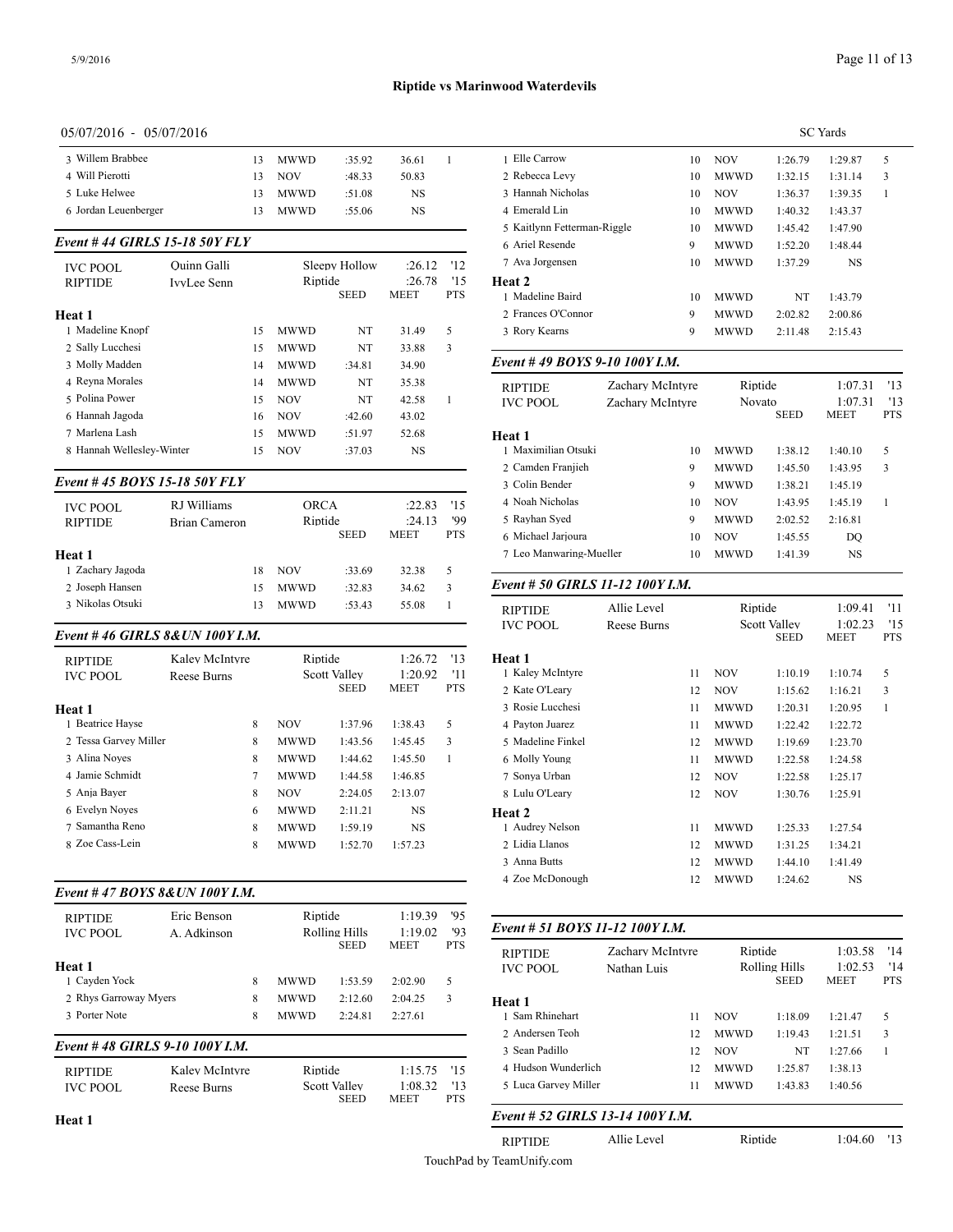# **Riptide vs Marinwood Waterdevils**

# 05/07/2016 - 05/07/2016

| <b>RIPTIDE</b>                  | Allie Level |    | Riptide     |                              | 1:04.60                | '13               | 3 Bishop, Nicho                                      |
|---------------------------------|-------------|----|-------------|------------------------------|------------------------|-------------------|------------------------------------------------------|
| <b>IVC POOL</b>                 | Alvssa Lo   |    |             | Sleepy Hollow<br><b>SEED</b> | 1:02.53<br><b>MEET</b> | 04'<br><b>PTS</b> | Event # 57 MIX                                       |
| Heat 1                          |             |    |             |                              |                        |                   | <b>RIPTIDE</b>                                       |
| 1 Olivia Juarez                 |             | 13 | <b>MWWD</b> | 1:14.20                      | 1:13.99                | 5                 | <b>IVC POOL</b>                                      |
| 2 Sidney Stalie                 |             | 13 | <b>NOV</b>  | 1:16.73                      | 1:16.83                | 3                 |                                                      |
| 3 Lucy Knopf                    |             | 13 | <b>MWWD</b> | 1:16.72                      | 1:17.57                |                   | Heat 1                                               |
| 4 Gillian Laughlin              |             | 13 | <b>MWWD</b> | 1:17.00                      | NS.                    |                   | 1 Marinwood Wat                                      |
| Event # 53 BOYS 13-14 100Y I.M. |             |    |             |                              |                        |                   | 1 Oliverez, Ana<br>3 Otsuki, Maxi<br>2 Marinwood Wat |

| <b>RIPTIDE</b><br><b>IVC POOL</b> | Jesse Schmidt<br>Joe Smith |    | Riptide<br>Sleepy Hollow | :59.63<br>:57.62<br><b>MEET</b> | - '11<br>'99<br><b>PTS</b> | 1 Lin.Emerald<br>3 Manwaring-1<br>3 Novato Riptide. |                                |
|-----------------------------------|----------------------------|----|--------------------------|---------------------------------|----------------------------|-----------------------------------------------------|--------------------------------|
| Heat 1                            |                            |    |                          |                                 |                            |                                                     | 1 Nicholas, Har                |
| 1 Benjamin Freed                  |                            | 13 | <b>MWWD</b>              | 1:17.32                         | 1:16.11                    | 5.                                                  | 3 Portillo, Ezra               |
| 2. Connor Simon                   |                            | 13 | <b>MWWD</b>              | 1:19.31                         | 1:21.18                    | 3                                                   | 4 Novato Riptide               |
| 3 Heston Wilson                   |                            | 13 | NOV                      | 1:30.66                         | 1:28.56                    |                                                     | 1 Ross, Amand<br>3 Williams-Sm |

### *Event # 54 GIRLS 15-18 100Y I.M.*

| <b>RIPTIDE</b><br><b>IVC POOL</b> | Melody Yaeger<br>Jennifer Gaskin | Riptide     | Swimarin    | 1:04.33<br>1:01.89 | '96<br>'91 | I THOURSOLLT<br>3 Park, Benjam<br>6 Marinwood Wat |  |
|-----------------------------------|----------------------------------|-------------|-------------|--------------------|------------|---------------------------------------------------|--|
| Heat 1                            |                                  |             | <b>SEED</b> | <b>MEET</b>        | <b>PTS</b> | 1 Jorgensen, Av<br>3 Franjieh, Can                |  |
| 1 Islay Kilgannon                 | 14                               | <b>MWWD</b> | NT          | 1:14.26            | 5          |                                                   |  |
| 2 Madeline Knopf                  | 15                               | <b>MWWD</b> | NT          | 1:14.28            | 3          |                                                   |  |
| 3 Gabriella Lucchesi              | 14                               | <b>MWWD</b> | NT          | 1:16.26            |            | Event # 58 MIX                                    |  |
| 4 Molly Madden                    | 14                               | <b>MWWD</b> | 1:21.99     | 1:24.28            |            | <b>RIPTIDE</b>                                    |  |
| 5 Revna Morales                   | 14                               | <b>MWWD</b> | NT          | 1:26.47            |            | <b>IVC POOL</b>                                   |  |
| 6 Mica Smith                      | 15                               | <b>MWWD</b> | NT          | 1:27.17            |            |                                                   |  |
| 7 Hannah Jagoda                   | 16                               | <b>NOV</b>  | 1:31.22     | 1:37.27            |            | Heat 1<br>1 Novato Riptide.                       |  |
| Event # 55 BOYS 15-18 100Y I.M.   |                                  |             |             |                    |            | 1 O'Leary, Kate                                   |  |

| <b>RIPTIDE</b><br><b>IVC POOL</b> | Jesse Schmidt<br>Jesse Schmidt |    | Riptide<br>Novato<br><b>SEED</b> |         | :54.94<br>:54.94<br><b>MEET</b> | - '14<br>'14<br><b>PTS</b> | 3 Diewei.Dieu<br>2 Marinwood Wat<br>1 Lucchesi, Ros<br>3 Erickson, Tan |
|-----------------------------------|--------------------------------|----|----------------------------------|---------|---------------------------------|----------------------------|------------------------------------------------------------------------|
| Heat 1                            |                                |    |                                  |         |                                 |                            | 3 Marinwood Wat                                                        |
| 1 Joseph Hansen                   |                                | 15 | <b>MWWD</b>                      | 1:13.17 | 1:20.10                         | 5.                         | 1 Tsai, Angela                                                         |
| 2 Nikolas Otsuki                  |                                | 13 | <b>MWWD</b>                      | 1:39.31 | 1:38.80                         | 3                          | 3 Alvarado, Ale                                                        |

#### *Event # 56 MIXED 8&UN 100Y FREE REL*

| <b>RIPTIDE</b><br><b>IVC POOL</b>                                                                      | <b>TPC</b><br><b>SEED</b><br>MEET                                                                                       | 1:03.16<br>'11<br>1:00.41<br>'87<br><b>PTS</b> | 1 Juarez, Paytor<br>3 Gutierrez, Ma<br>6 Novato Riptide |
|--------------------------------------------------------------------------------------------------------|-------------------------------------------------------------------------------------------------------------------------|------------------------------------------------|---------------------------------------------------------|
| Heat 1<br>1 Marinwood Waterdevil A                                                                     | <b>MWWD</b><br>1:12.89<br>1:17.25                                                                                       | 7                                              | 1 Nielsen. Ava<br>3 Shen, Mark                          |
| 1 Yock, Cayden<br>8<br>3 Garroway Myers, Rhy 8                                                         | 2 Noves.Alina<br>8<br>4 Fetterman-Riggle, J 8                                                                           |                                                | Event # 59 $MIX$                                        |
| 2 Novato Riptide A<br>1 Chamberlain, Alex 8<br>3 Malone, Charlie<br>- 8                                | 1:17.13<br><b>NOV</b><br>1:20.44<br>2 Farley, Alex<br>8<br>4 Hayse, Beatrice 8                                          | 3                                              | <b>RIPTIDE</b><br><b>IVC POOL</b>                       |
| 3 Marinwood Waterdevil B<br>1 Campo, Josienne<br>8<br>3 Himmelman, Aiden 7<br>4 Marinwood Waterdevil C | <b>MWWD</b><br>1:21.26<br>1:23.20<br>8<br>2 Clark.Aidan<br>4 Garvey Miller, Tess 8<br><b>MWWD</b><br>1:24.68<br>1:30.75 | 1                                              | Heat 1<br>1 Marinwood Wat<br>2 Novato Riptide.          |
| 8<br>1 Reed, Liza<br>8<br>3 Note, Porter                                                               | 2 Henry, Emerson<br>7<br>4 Schmidt, Jamie                                                                               |                                                | 1 Stalie, Sidney<br>3 Hinz, Emma                        |

|                                     | <b>SC</b> Yards                                                          |  |  |  |
|-------------------------------------|--------------------------------------------------------------------------|--|--|--|
| 5 Novato Riptide B                  | <b>NOV</b><br>1:25.60<br>1:33.41                                         |  |  |  |
| 1 Chamberlain, Peyton 7             | 2 Ostroff, Quinn<br>7                                                    |  |  |  |
| 3 Bishop, Nicholas 7                | 4 Kwei, McKenzie<br>8                                                    |  |  |  |
| Event # 57 MIXED 9-10 200Y FREE REL |                                                                          |  |  |  |
| <b>RIPTIDE</b>                      | 1:57.67<br>'13                                                           |  |  |  |
| <b>IVC POOL</b>                     | <b>ORCA</b><br>1:56.20<br>15<br><b>SEED</b><br><b>MEET</b><br><b>PTS</b> |  |  |  |
| Heat 1                              |                                                                          |  |  |  |
| 1 Marinwood Waterdevil A            | 2:15.65<br>7<br><b>MWWD</b><br>2:25.64                                   |  |  |  |
| 10<br>1 Oliverez, Ana               | 2 Smith, Dakota<br>10                                                    |  |  |  |
| 3 Otsuki, Maximilian 10             | 4 Madden, Sean<br>10                                                     |  |  |  |
| 2 Marinwood Waterdevil B            | <b>MWWD</b><br>2:25.89<br>2:31.61<br>3                                   |  |  |  |
| 10<br>1 Lin, Emerald                | 9<br>2 Bender, Colin                                                     |  |  |  |
| 3 Manwaring-Mueller 10              | 4 Levy, Rebecca<br>10                                                    |  |  |  |
| 3 Novato Riptide A                  | <b>NOV</b><br>2:22.31<br>2:35.46<br>1                                    |  |  |  |
| 1 Nicholas, Hannah 10               | 2 Nicholas, Noah<br>$\overline{10}$                                      |  |  |  |
| 3 Portillo, Ezra<br>-10             | 4 Carrow.Elle<br>10                                                      |  |  |  |
| 4 Novato Riptide B                  | <b>NOV</b><br>2:31.97<br>2:46.30                                         |  |  |  |
| 10<br>1 Ross, Amanda                | 2 Park, Thomas<br>9                                                      |  |  |  |
| 3 Williams-Smith, Sa 10             | 4 Hayse, Eleanor<br>10                                                   |  |  |  |
| 5 Novato Riptide C                  | <b>NOV</b><br>2:38.97<br>2:50.60                                         |  |  |  |
| 1 Thomson, Krittinee 10             | 9<br>2 Chu.Alec                                                          |  |  |  |
| 3 Park, Benjamin<br>9               | 9<br>4 Delgado, Sara                                                     |  |  |  |
| 6 Marinwood Waterdevil C            | <b>MWWD</b><br>2:31.46<br>2:57.75                                        |  |  |  |
| 1 Jorgensen, Ava<br>10              | 9<br>2 Simon, Cole                                                       |  |  |  |
| 3 Franjieh, Camden<br>9             | 9<br>4 Hinkley, Emily                                                    |  |  |  |

# *Event # 58 MIXED 11-12 200Y FREE REL*

| <b>RIPTIDE</b><br><b>TPC</b><br><b>IVC POOL</b><br><b>SEED</b><br><b>MEET</b>                   | 1:50.59<br>'14<br>1:47.16<br>'91<br><b>PTS</b> |  |  |  |
|-------------------------------------------------------------------------------------------------|------------------------------------------------|--|--|--|
| Heat 1                                                                                          |                                                |  |  |  |
| 1 Novato Riptide A<br><b>NOV</b><br>1:54.28<br>1:57.93                                          | 7                                              |  |  |  |
| 1 O'Leary, Kate<br>2 Rhinehart, Sam<br>12<br>11                                                 |                                                |  |  |  |
| 11<br>3 Brewer, Brett<br>4 McIntyre, Kaley<br>- 11                                              |                                                |  |  |  |
| 2 Marinwood Waterdevil B<br><b>MWWD</b><br>2:05.17<br>2:08.77                                   | 3                                              |  |  |  |
| 1 Lucchesi, Rosie<br>2 Bender, Grace<br>12<br>-11                                               |                                                |  |  |  |
| 3 Erickson, Tanner 11<br>4 Teoh, Andersen<br>- 12                                               |                                                |  |  |  |
| 3 Marinwood Waterdevil A<br><b>MWWD</b><br>2:01.40<br>2:10.52                                   | 1                                              |  |  |  |
| 12<br>2 Finkel, Madeline 12<br>1 Tsai, Angela                                                   |                                                |  |  |  |
| 3 Alvarado, Alejandr 12<br>4 Wunderlich, Hudson 12                                              |                                                |  |  |  |
| 4 Novato Riptide B<br><b>NOV</b><br>2:04.84<br>2:14.14                                          |                                                |  |  |  |
| 12<br>2 Urban, Sonya<br>12<br>1 O'Leary, Lulu<br>12<br>12<br>3 Padillo, Sean<br>4 Chu, Joshua   |                                                |  |  |  |
| 5 Marinwood Waterdevil C<br><b>MWWD</b><br>2:12.21<br>2:16.85                                   |                                                |  |  |  |
| 2 Shafer, Benjamin 12<br>1 Juarez, Payton<br>11<br>3 Gutierrez, Max<br>11<br>4 Lash, Kaya<br>12 |                                                |  |  |  |
| 6 Novato Riptide C<br><b>NOV</b><br>2:14.48<br>2:17.95                                          |                                                |  |  |  |
| 2 Williams-Smith, Cr 12<br>1 Nielsen, Ava<br>11<br>11<br>3 Shen, Mark<br>4 Van Weele, Meigan 12 |                                                |  |  |  |

#### *Event # 59 MIXED 13-14 200Y FREE REL*

| <b>RIPTIDE</b>           |                      |             | 1:46.69     | '15        |
|--------------------------|----------------------|-------------|-------------|------------|
| <b>IVC POOL</b>          | Sleepy Hollow        |             | 1:39.39     | '06        |
|                          |                      | <b>SEED</b> | <b>MEET</b> | <b>PTS</b> |
| Heat 1                   |                      |             |             |            |
| 1 Marinwood Waterdevil A | <b>MWWD</b>          | 1:57.16     | 1:57.22     | 7          |
| 2 Novato Riptide A       | <b>NOV</b>           | 1:57.55     | 1:58.11     | 3          |
| 1 Stalie, Sidney<br>13   | 2 Morris.Sam         | 13          |             |            |
| 3 Hinz, Emma<br>13       | 4 Nielsen, Powell 13 |             |             |            |
|                          |                      |             |             |            |